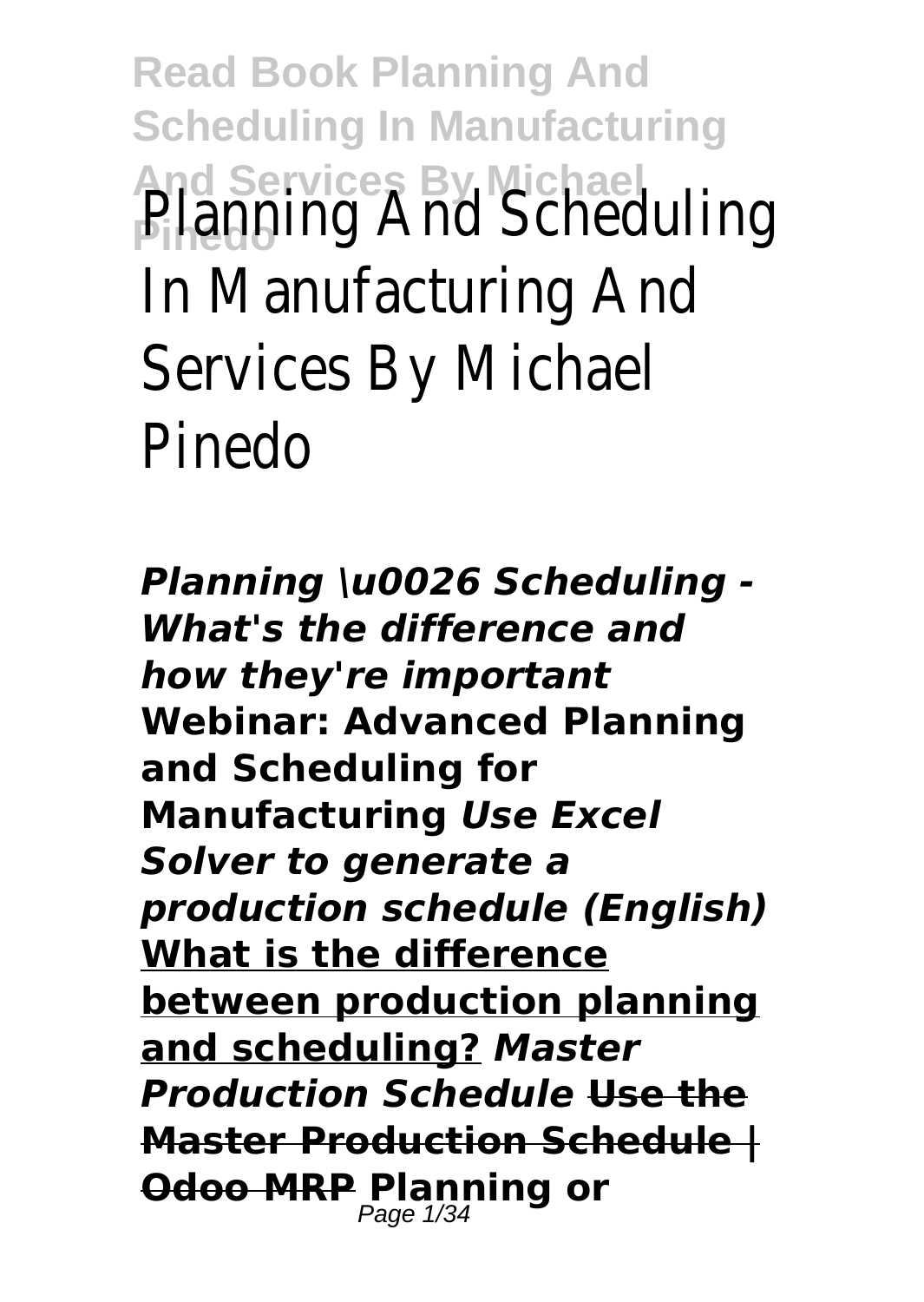**Read Book Planning And Scheduling In Manufacturing And Services By Michael Scheduling? Optimising Production Scheduling for Manufacturing Production Scheduling Software | Katana** *The Production Planning Process* **01 Production Schedule Optimization using Excel Solver - Part 1** *Four Lean Manufacturing Books in One Webinar with Author Michel Baudin*

**TECH-005 - Create a quick and simple Time Line (Gantt Chart) in ExcelTechmentool: Production Planning (PPC)- Part 4 | Production Planning \u0026 Controlling | Subscribe Us Excel Graphical Production Planning and Control Planner, Manufacturing BOM Scheduling, Demo Part 1 Material requirement** Page 2/34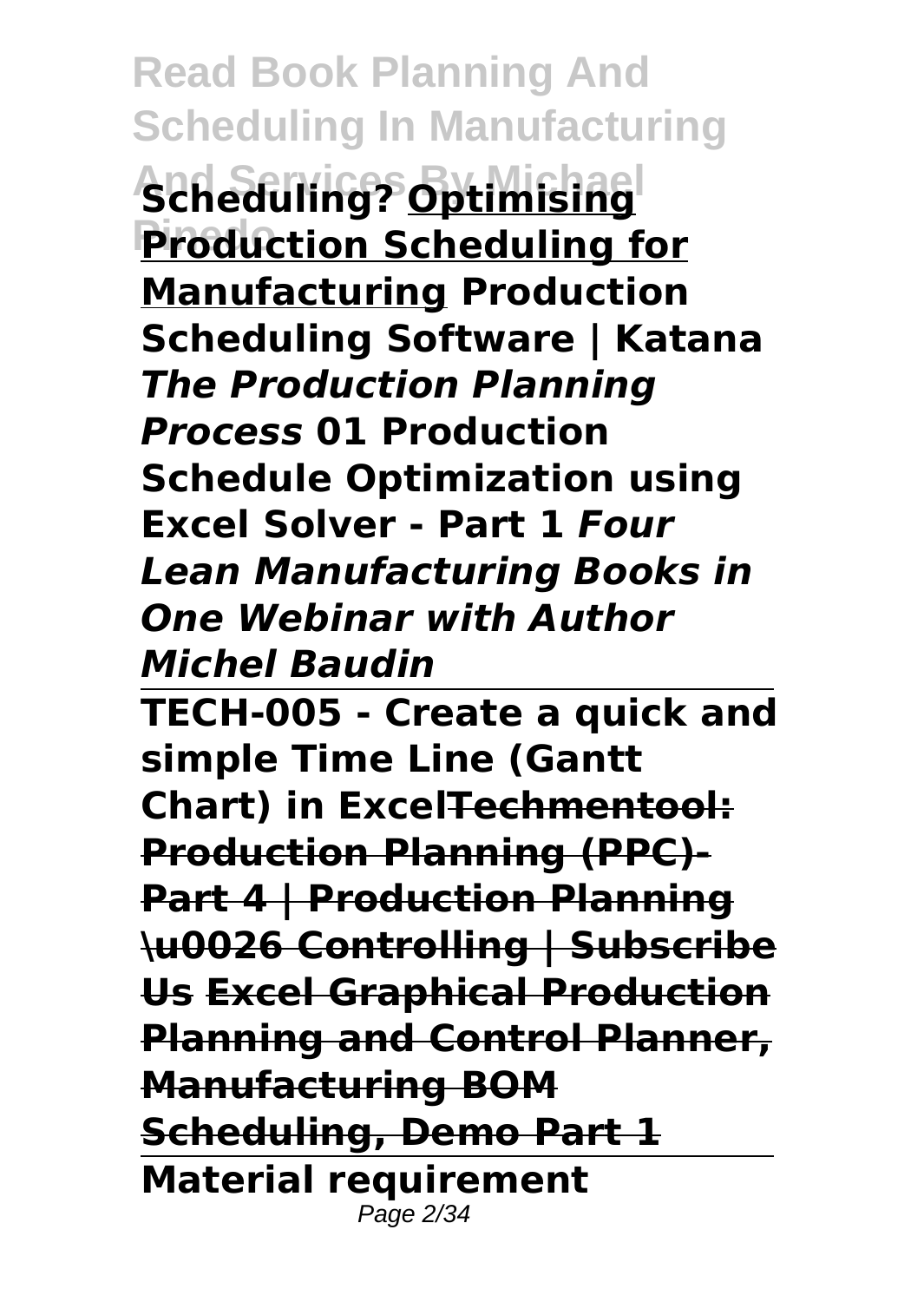**Read Book Planning And Scheduling In Manufacturing And Services By Michael planning (MRP)Day in the Life: Master Scheduler and Materials Manager Monthly production Report Limited company For Microsoft excel Advance Formula What is PRODUCTION PLANNING? What does PRODUCTION PLANNING mean? PRODUCTION PLANNING meaning** *Production Planning Whiteboard Animation Production Planning \u0026 Control* **MRP - Material Requirements Plan Scheduling | Examples and Problems with Solutions**  *Introduction to planning and scheduling Ms Excel: How to create Production Machine Schedule* **Lecture 45 Master Production Scheduling (MPS)** Page 3/34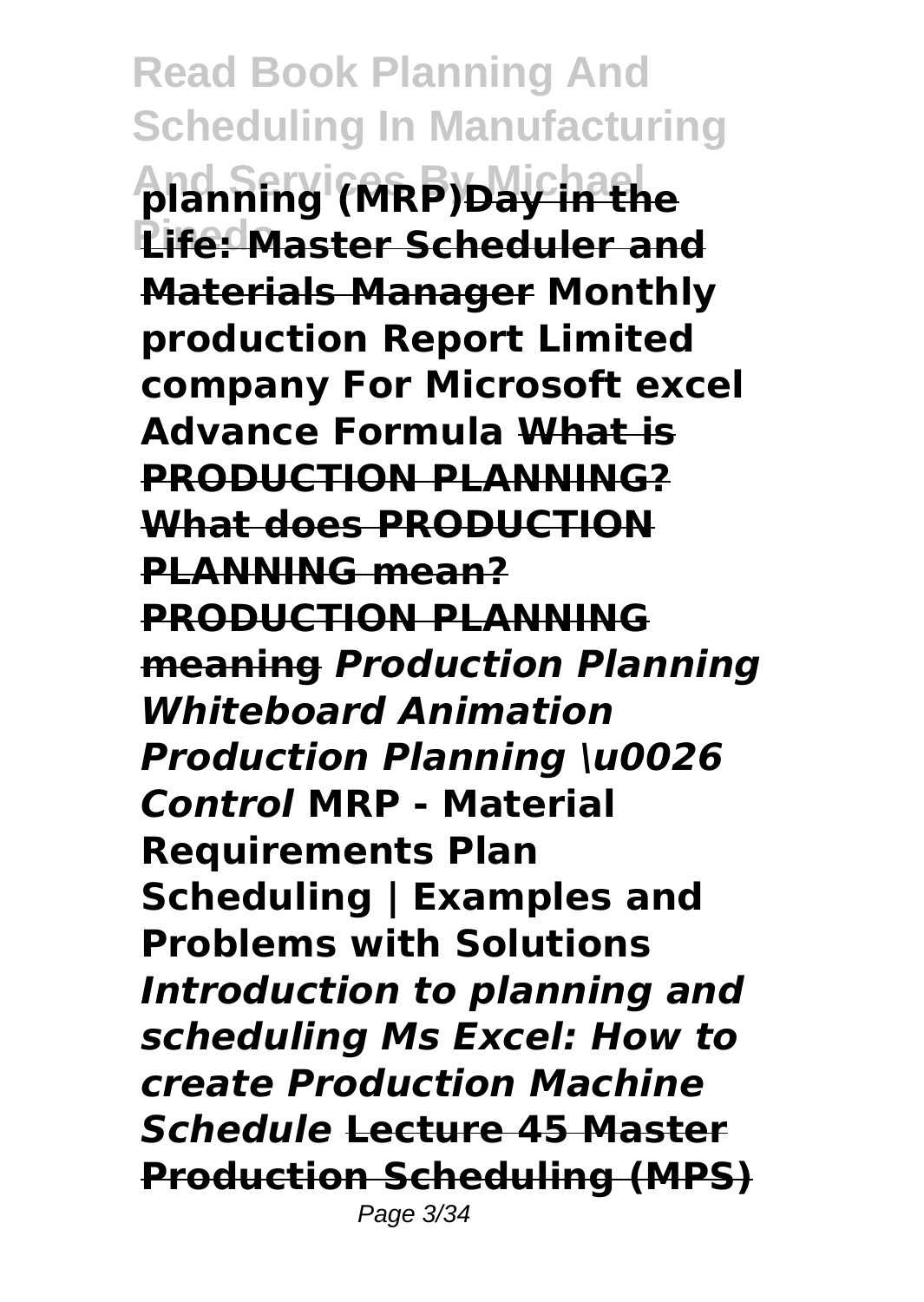**Read Book Planning And Scheduling In Manufacturing And Services By Michael Free Production Schedule Pinedo Template! What is a Production Schedule? Manufacturing Planning and Control - An Overview How Production Scheduling is Crucial to Manufacturing Facilities √ Operations Processes: Sequencing and Scheduling | Business Studies | iitutor** 

**Planning And Scheduling In Manufacturing Four Stages of Production Scheduling 1. Production Planning. Production planning is the process in manufacturing that ensures you have sufficient raw... 2. Routing. Routing is the route or path, to be followed during each step of the** Page 4/34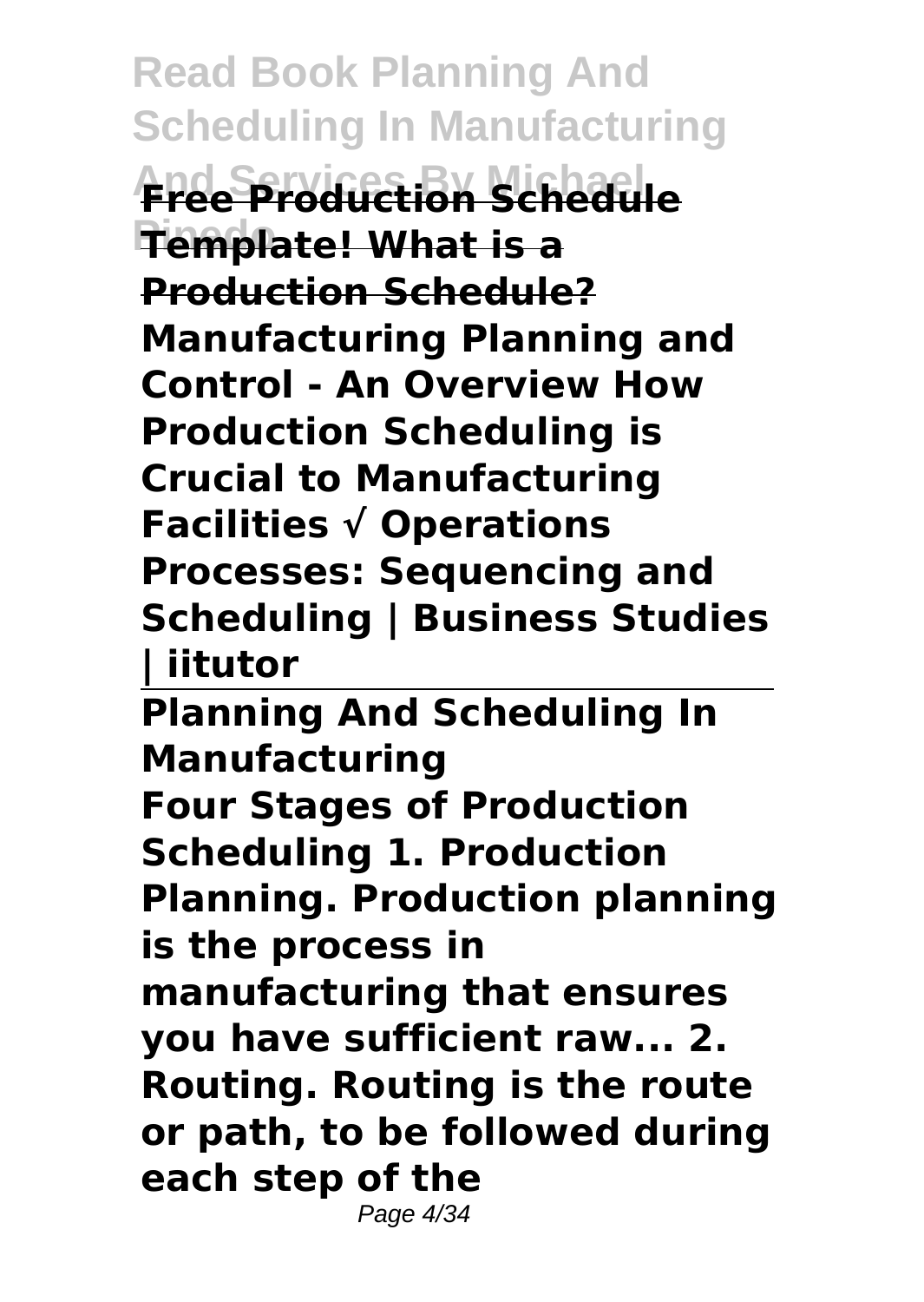**Read Book Planning And Scheduling In Manufacturing And Services By Michael manufacturing process. The... Pinedo 3. Scheduling. Production scheduling ...**

**Production Scheduling and Planning for Manufacturing Overall, Planning and Scheduling in Manufacturing and Services is a valuable resource for students, academics and practitioners interested in planning and scheduling. … This book is a very effective combination of theory and practice presented in a simple and clear style making it very enjoyable reading."**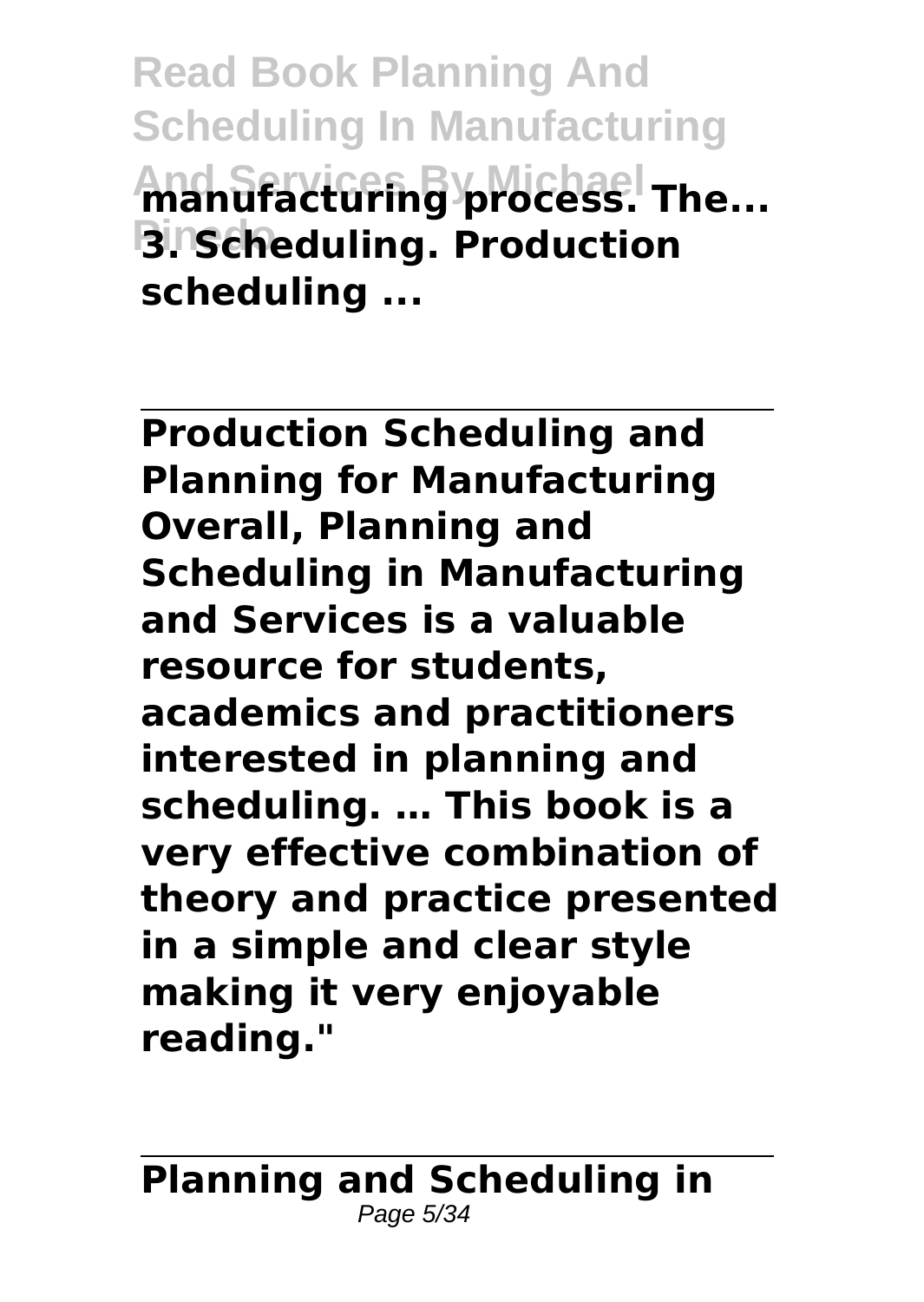**Read Book Planning And Scheduling In Manufacturing And Services By Michael Manufacturing and Services Pinedo ...**

**Advanced planning and scheduling (APS, also known as advanced manufacturing) refers to a manufacturing management process by which raw materials and production capacity are optimally allocated to meet demand.**

**Advanced planning and scheduling - Wikipedia Production scheduling Identify and get the appropriate amount of workers. Identify and get the appropriate raw materials. Identify and assign appropriate machinery and** Page 6/34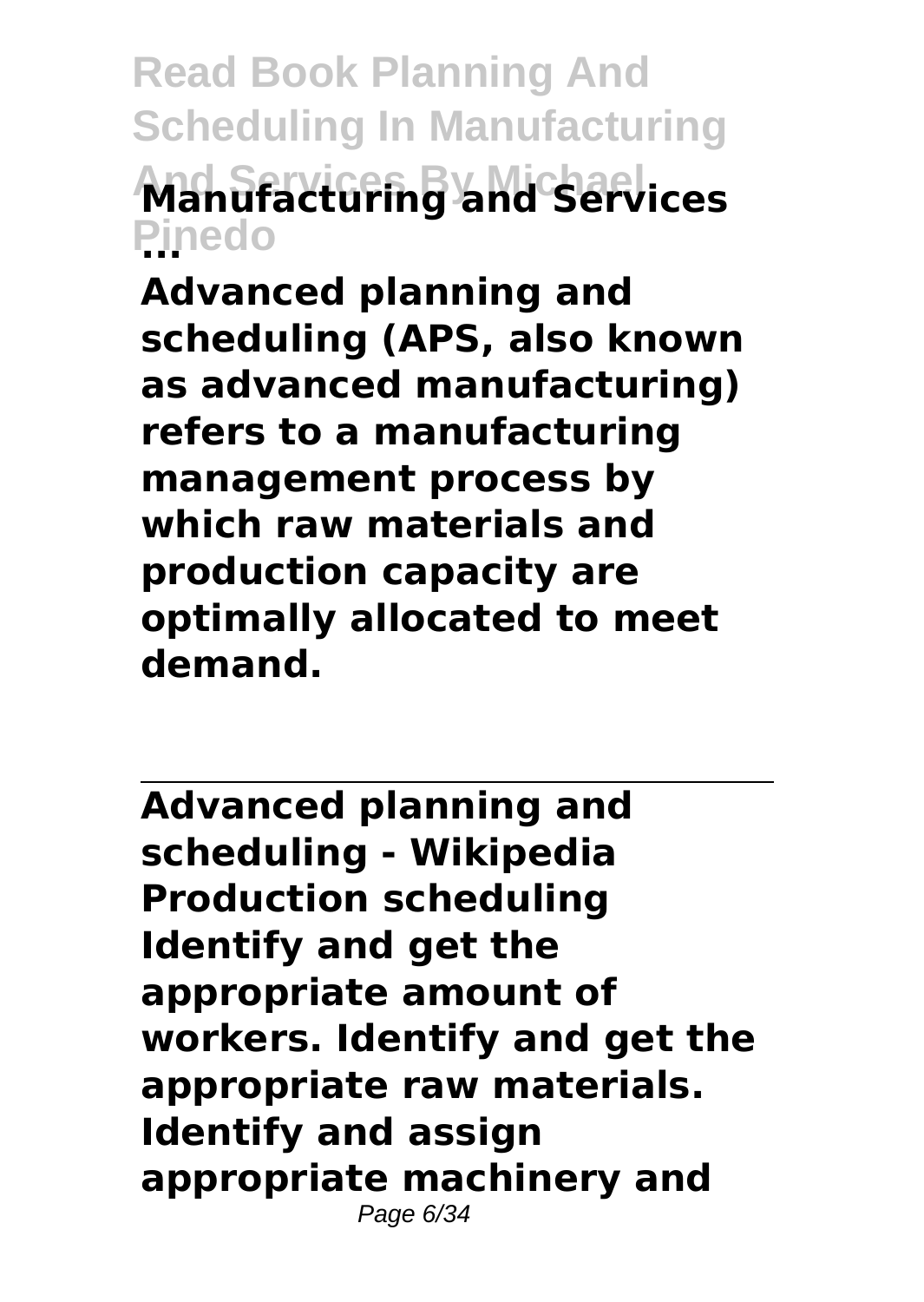**Read Book Planning And Scheduling In Manufacturing And Services By Michael equipment. Synchronize** *<u>effectively</u>* all the resources **to define priorities and reach customer needs.**

**What is the difference between production planning and ...**

**Advanced planning and scheduling helps you to: Know the status and priority of each works order on the shop floor Know each operation in the manufacturing process. Know which machines or resources are required for each works order. Know when the machines or resources are required and when they will**

**...**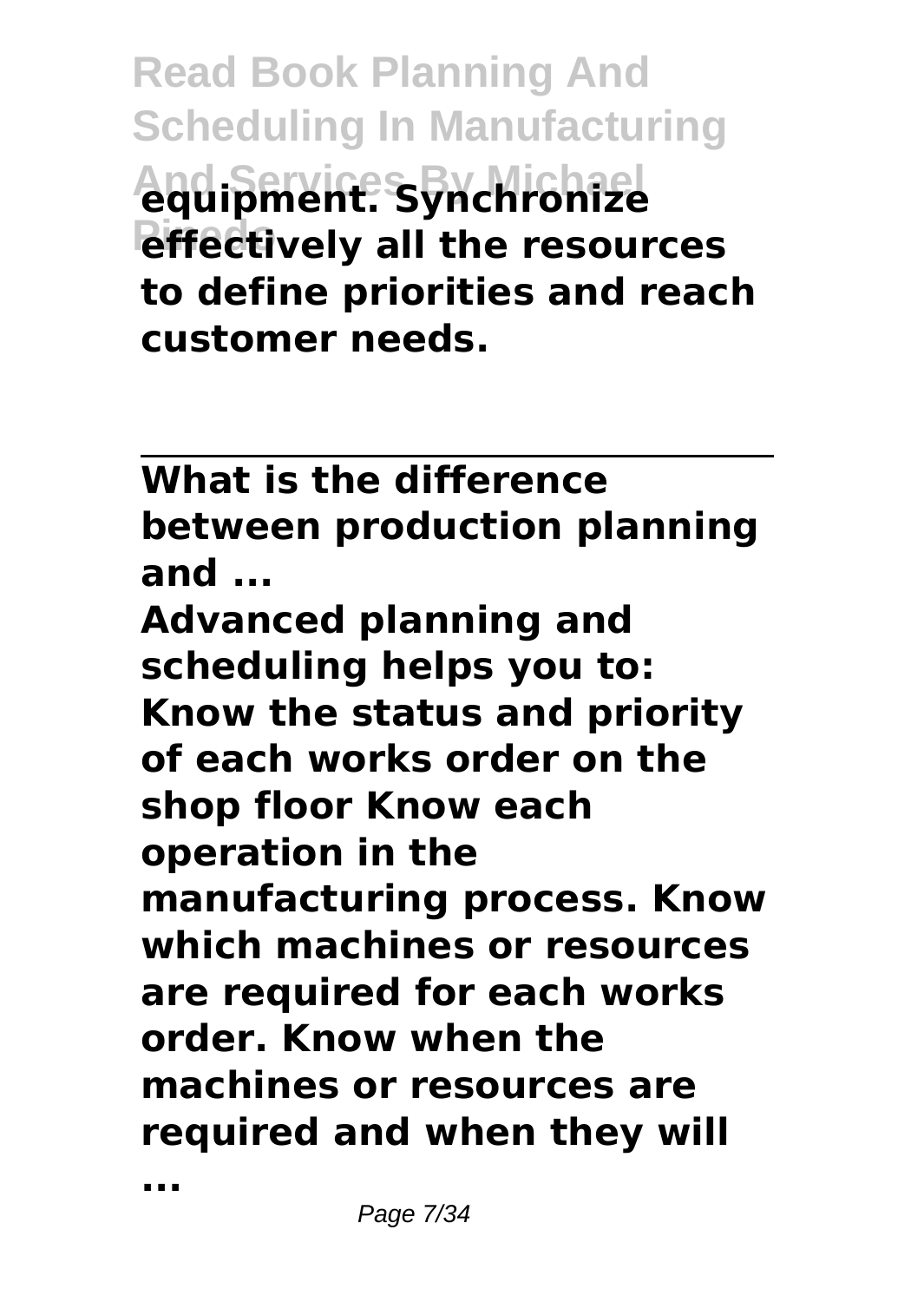**Read Book Planning And Scheduling In Manufacturing And Services By Michael Pinedo**

**The difference between planning and scheduling 7 Manufacturing Scheduling Strategies 1) Forward Incremental. Forward incremental planning (FIP) is a manufacturing scheduling strategy that proceeds forward... 2) Backward Incremental. Think of backward incremental planning (BIP) as the opposite of FIP. A backward incremental... 3) Chase. Chase ...**

**7 Manufacturing Scheduling Strategies - MRPeasy What is Scheduling in** Page 8/34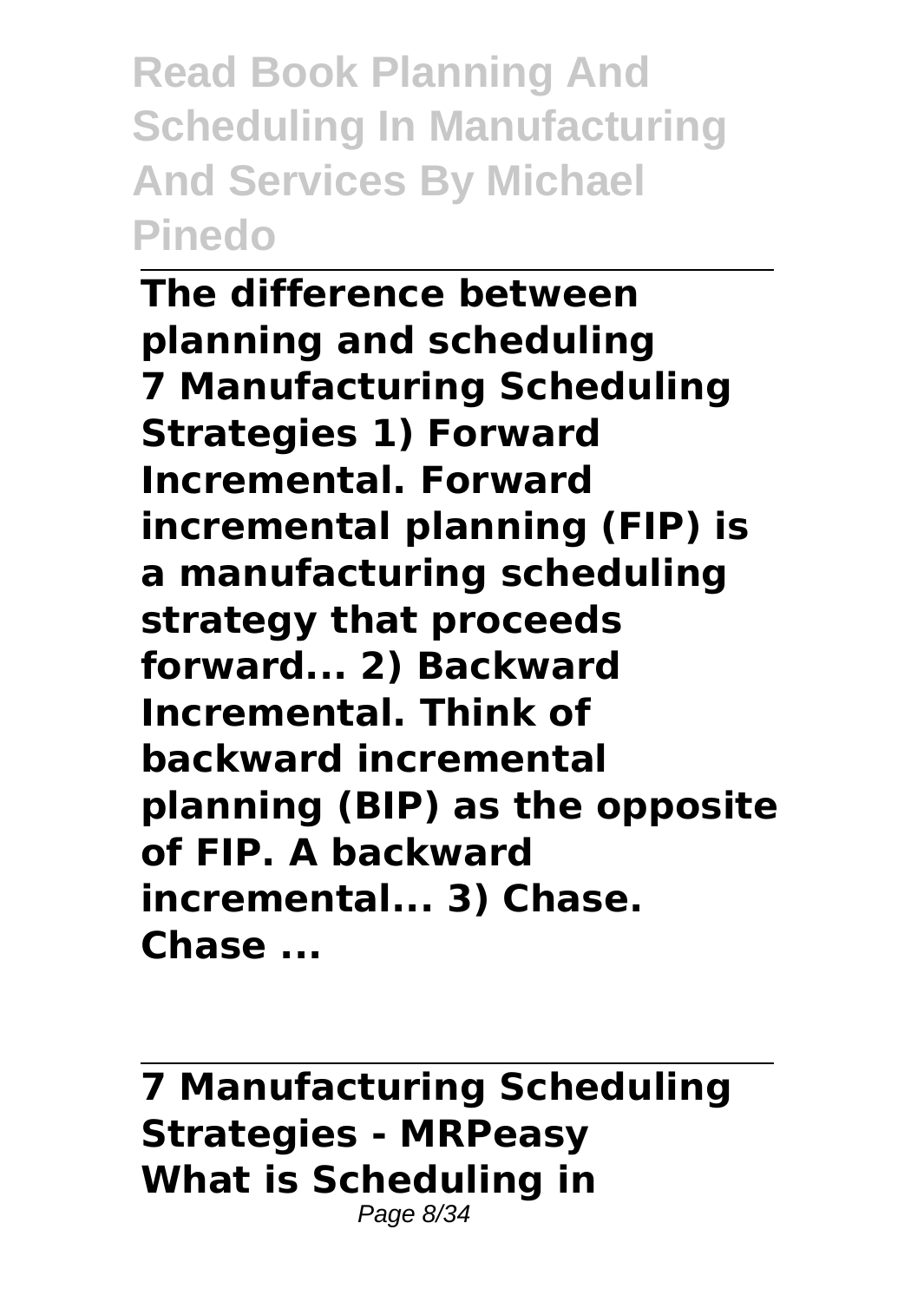**Read Book Planning And Scheduling In Manufacturing And Services By Michael Production Planning? Scheduling means specifying means, specifying the time that will be needed for the production of articles at each stage. Scheduling determines when an operation is to be performed or when work is to be completed; the difference lies in the detail of the scheduling procedure.**

**Scheduling in Production Planning | Meaning, Objectives ... The planning horizon depends on the leads times for manufacturing and purchasing. Time-phased MRP is achieved by exploding the bill of materials, adjusting for** Page 9/34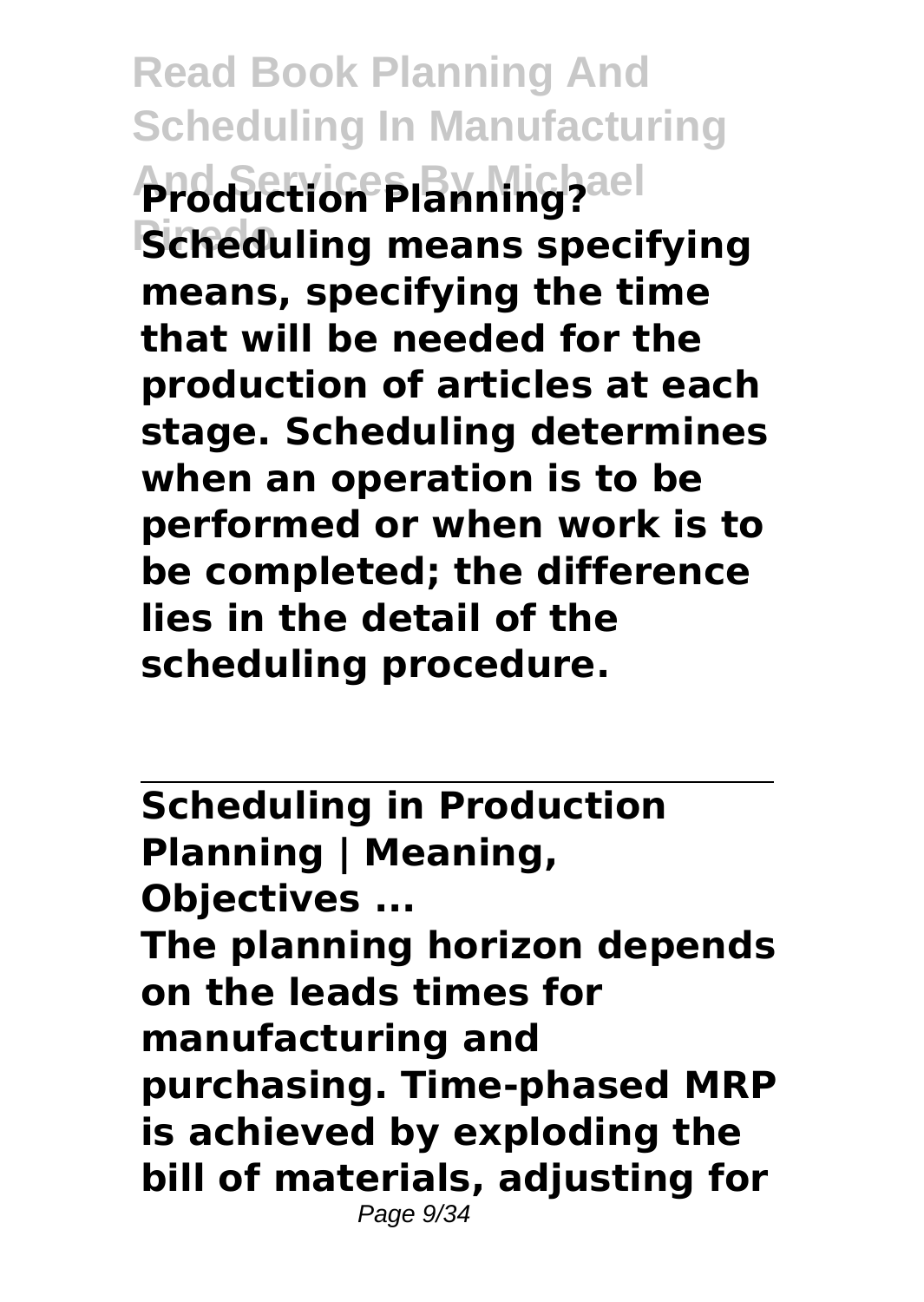**Read Book Planning And Scheduling In Manufacturing And Services By Michael quantity on hand or on order Pinedo and offsetting the net requirements for lead times. MRP, being at the detailed level, also considers finite capacity through capacity requirements planning.**

**5 Stages of Manufacturing Production Planning To effectively coordinate planning and scheduling: Make sure all parts and resources are in place before scheduling personnel and equipment. Workers should have what they... Avoid overlap and redundancies. If two departments need to use the same machines, some employees will be standing** Page 10/34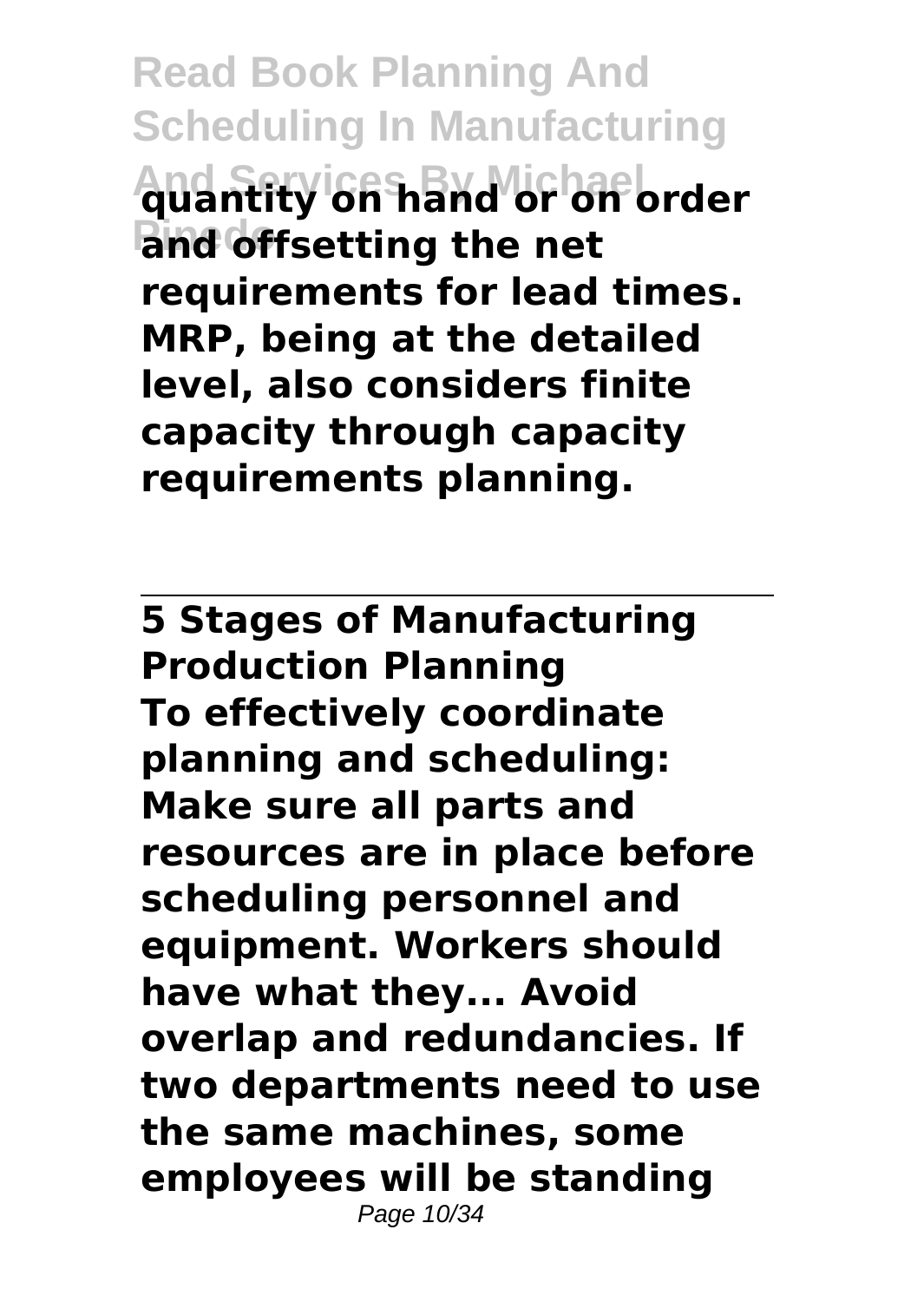**Read Book Planning And Scheduling In Manufacturing And Services By Michael around... ... Pinedo**

**What Is the Difference Between Planning & Scheduling ... Production planning plays an important role for any successful business, but it's hard to find a case where planning or scheduling would have as great an impact as with manufacturing companies, where bad production planning might be a beginning of a disaster or proper planning may be a strong competitive advantage. As Benjamin Franklin once said: ...**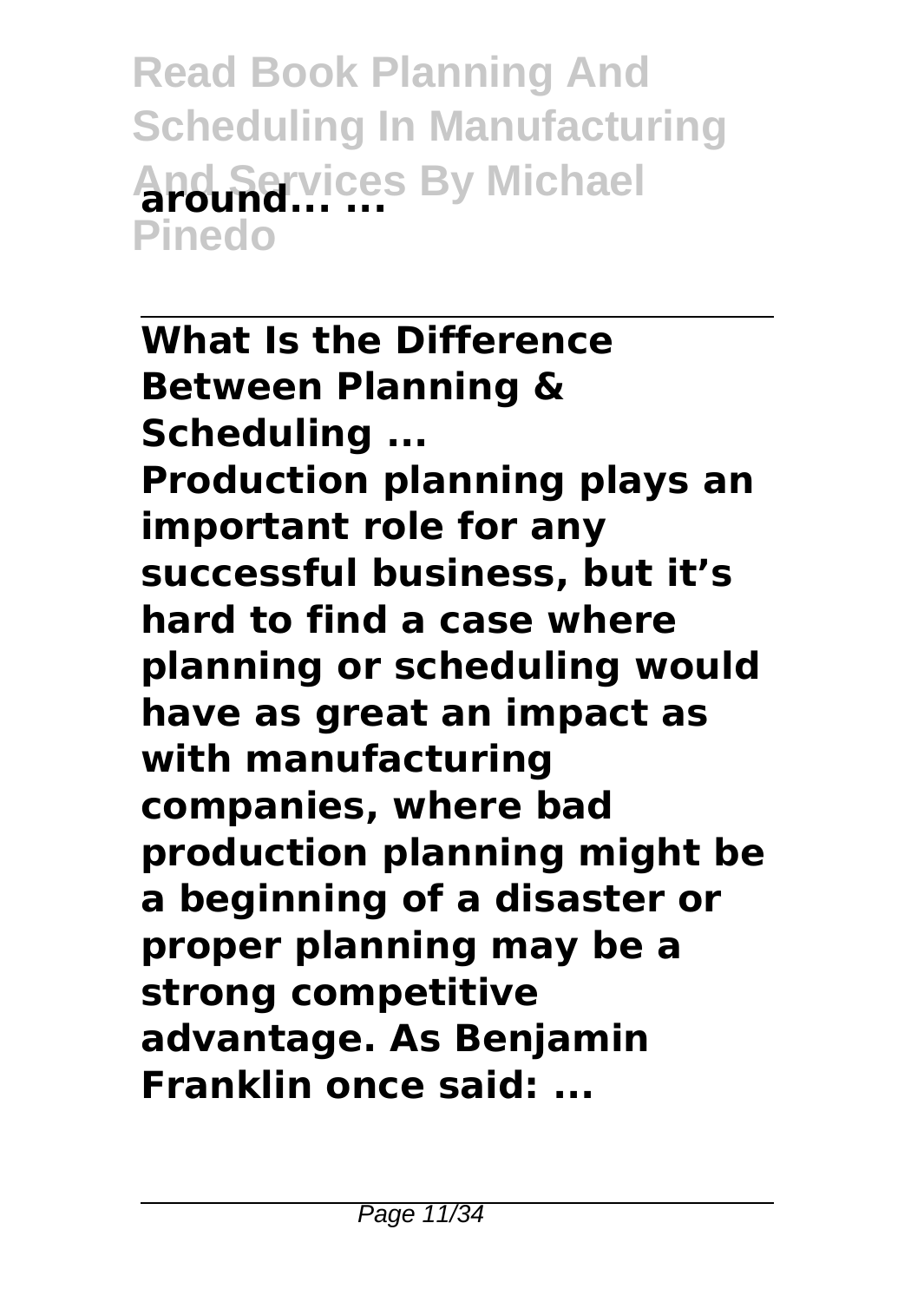**Read Book Planning And Scheduling In Manufacturing And Services By Michael The Importance of Proper Production Planning in ... Planning is what happens when a company maps out a path to achieve a result. When it comes to manufacturing, for example, sales and operations should both be involved in the planning for upcoming demand. Or a series of large orders can be planned for across all levels of a company, from sales to finance.**

**What is the Difference between Planning and Scheduling ... In manufacturing, the purpose of scheduling is to** Page 12/34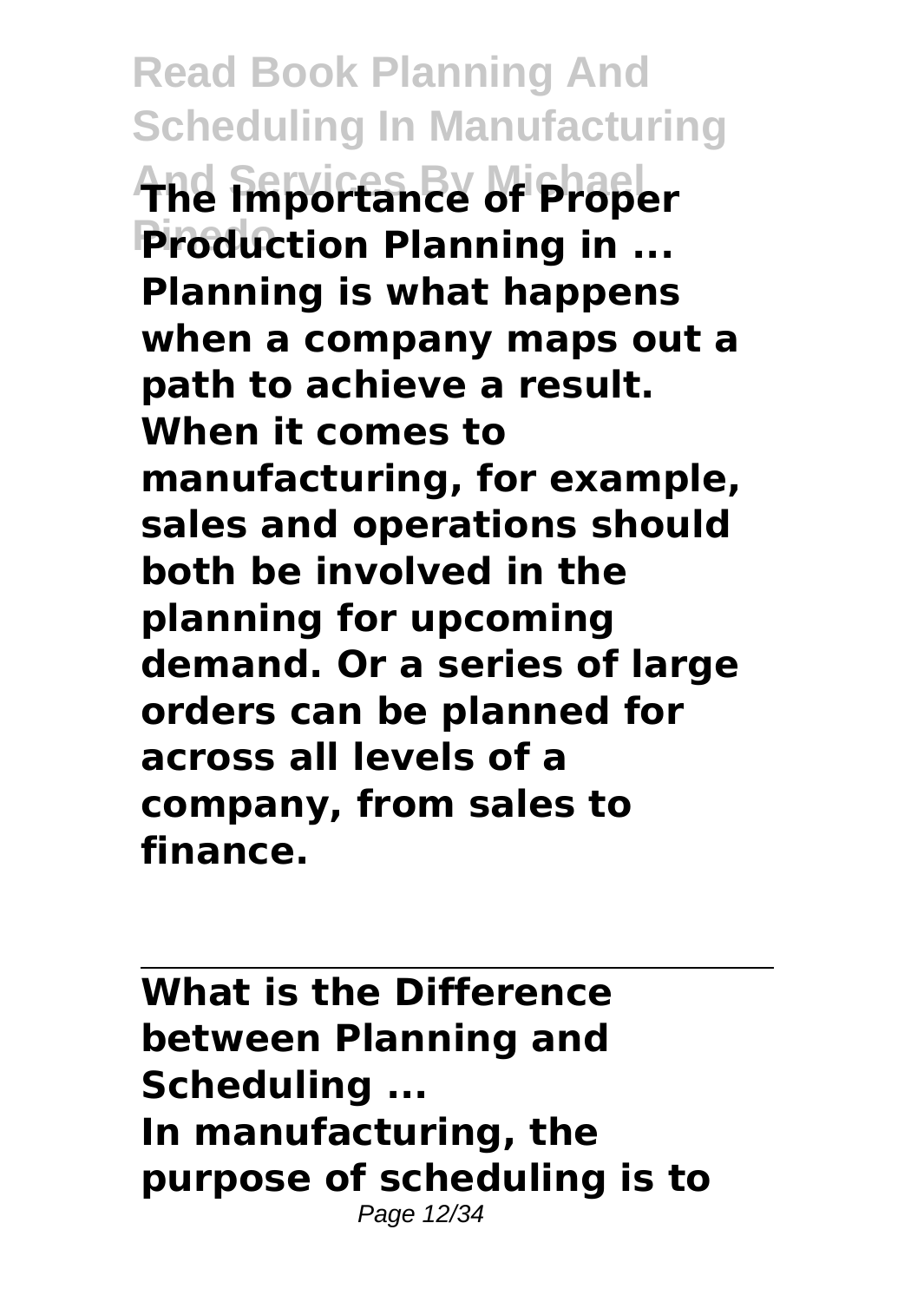**Read Book Planning And Scheduling In Manufacturing And Services By Michael minimize the production time Pinedo and costs, by telling a production facility when to make, with which staff, and on which equipment. But it's an academic purpose. From a business point of view, the first priority purpose is to keep the customer's due date.**

**Scheduling (production processes) - Wikipedia Production planning is required for scheduling, dispatch, inspection, quality management, inventory management, supply management and equipment management. Production control ensures that production team can achieve** Page 13/34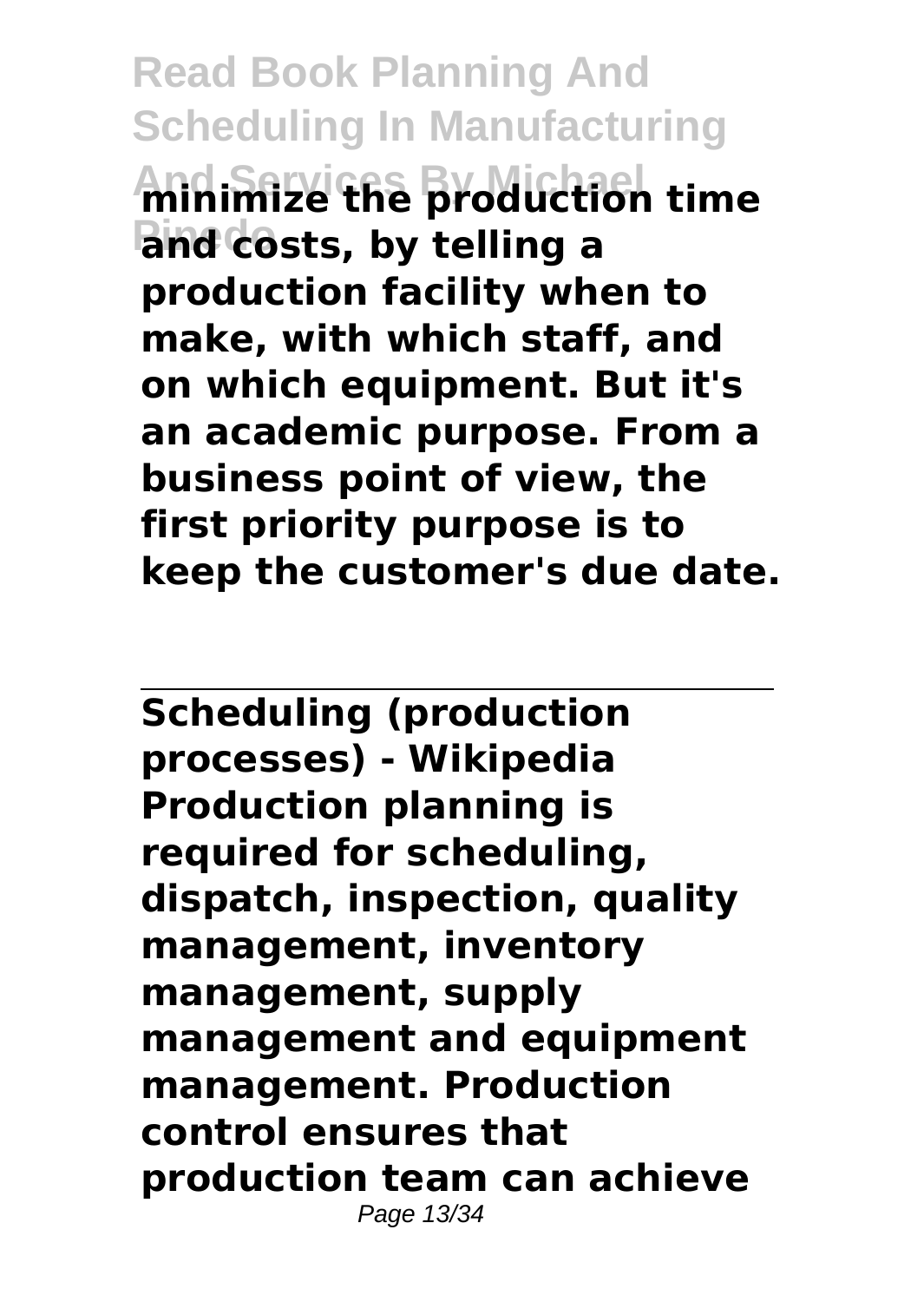**Read Book Planning And Scheduling In Manufacturing And Services By Michael required production target, Pinedo optimum utilization of resources, quality management and cost savings.**

**Production Planning and Control - Management Study Guide**

**Learn how to create your own Excel planning and scheduling tools for a manufacturing business. Some people want a spreadsheet tool so that it will solve their planning problems at the push of a button. Others want to take it apart. Figure out how it works.**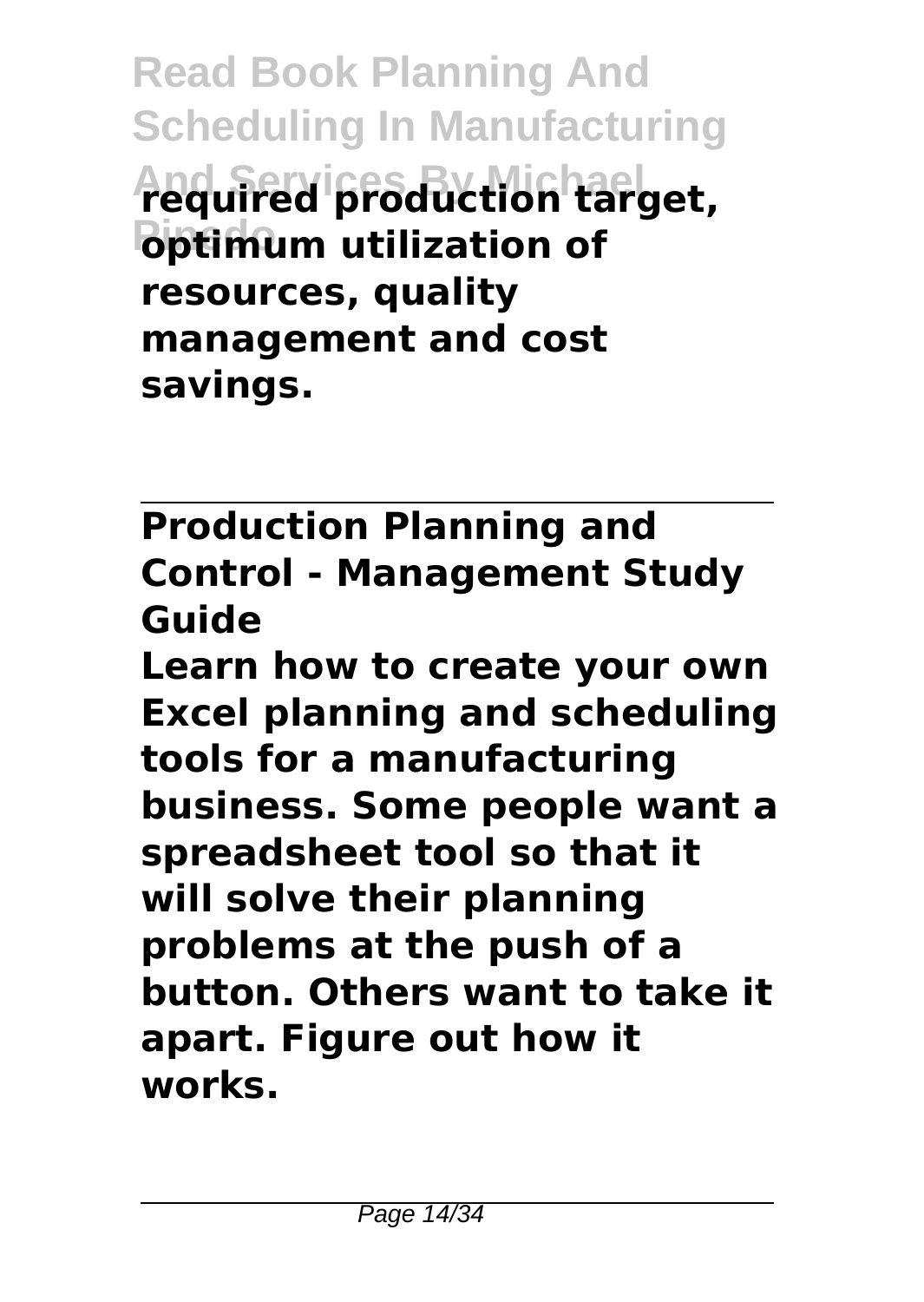**Read Book Planning And Scheduling In Manufacturing And Services By Michael Production Scheduling – Supply Chain Planning by Spreadsheet The Advanced Production Planning and Scheduling module of OptiVision is a what-if enabled module powered by the best-in-class trim solution. It enhances productivity, utilization, and efficiency of resources and assets at the mill/ enterprise level. It includes modules to optimize production plan and flow, trim, sheeter schedule and pattern edit.**

**Production Planning and Scheduling Improve Planning and Scheduling Capacity by** Page 15/34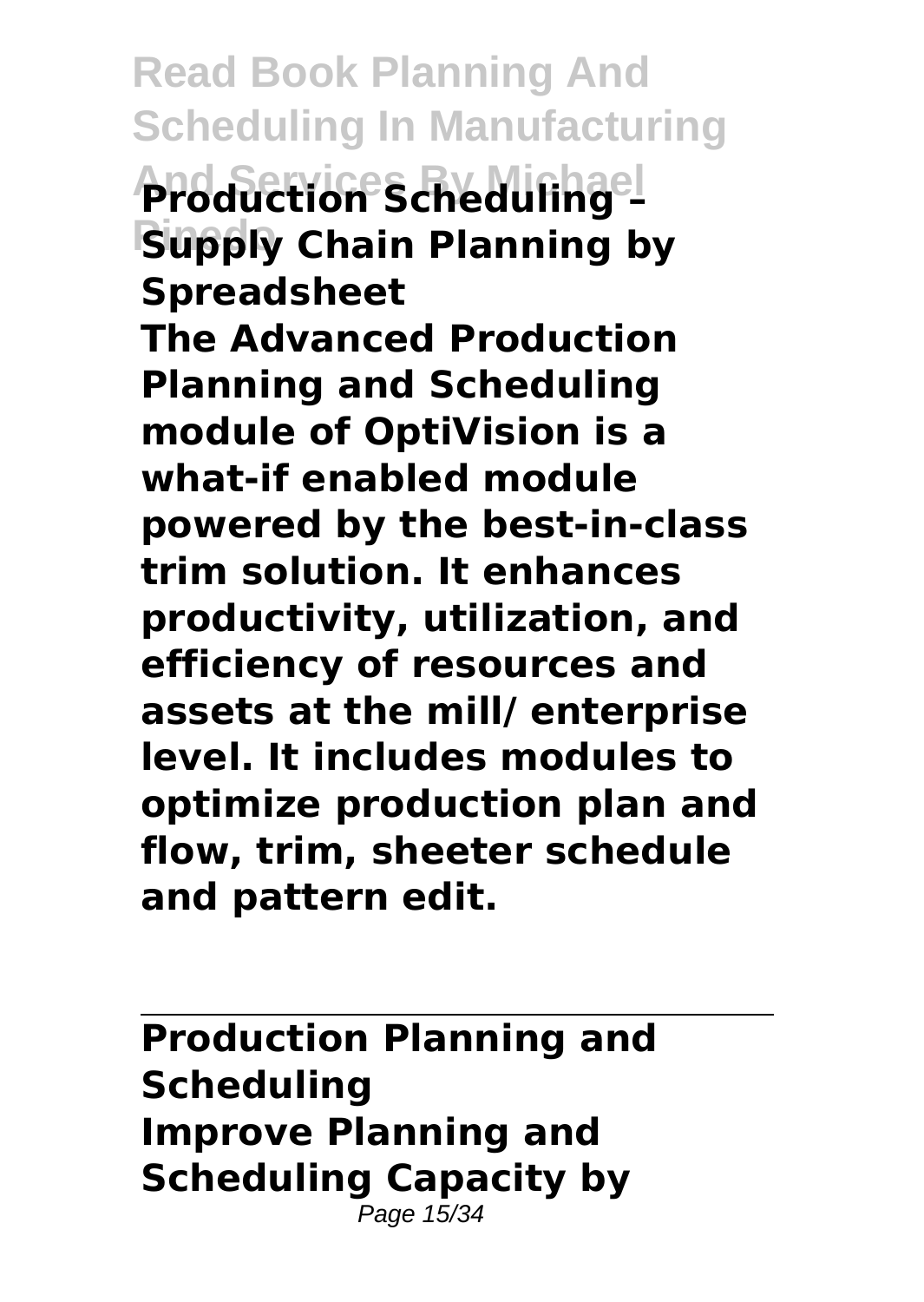**Read Book Planning And Scheduling In Manufacturing And Services By Michael 75-80% Access Orchestrate is how brought together through Access Workspace, bringing a new view of your business performance and data, including communication and collaboration tools that increases efficiency and productivity to inform quicker, more effective decision-making.**

**Production Planning and Scheduling Software | Access**

**... CyberPlan is the Advanced Planning and Scheduling Software (APS) used by the leading manufacturing companies to plan their** Page 16/34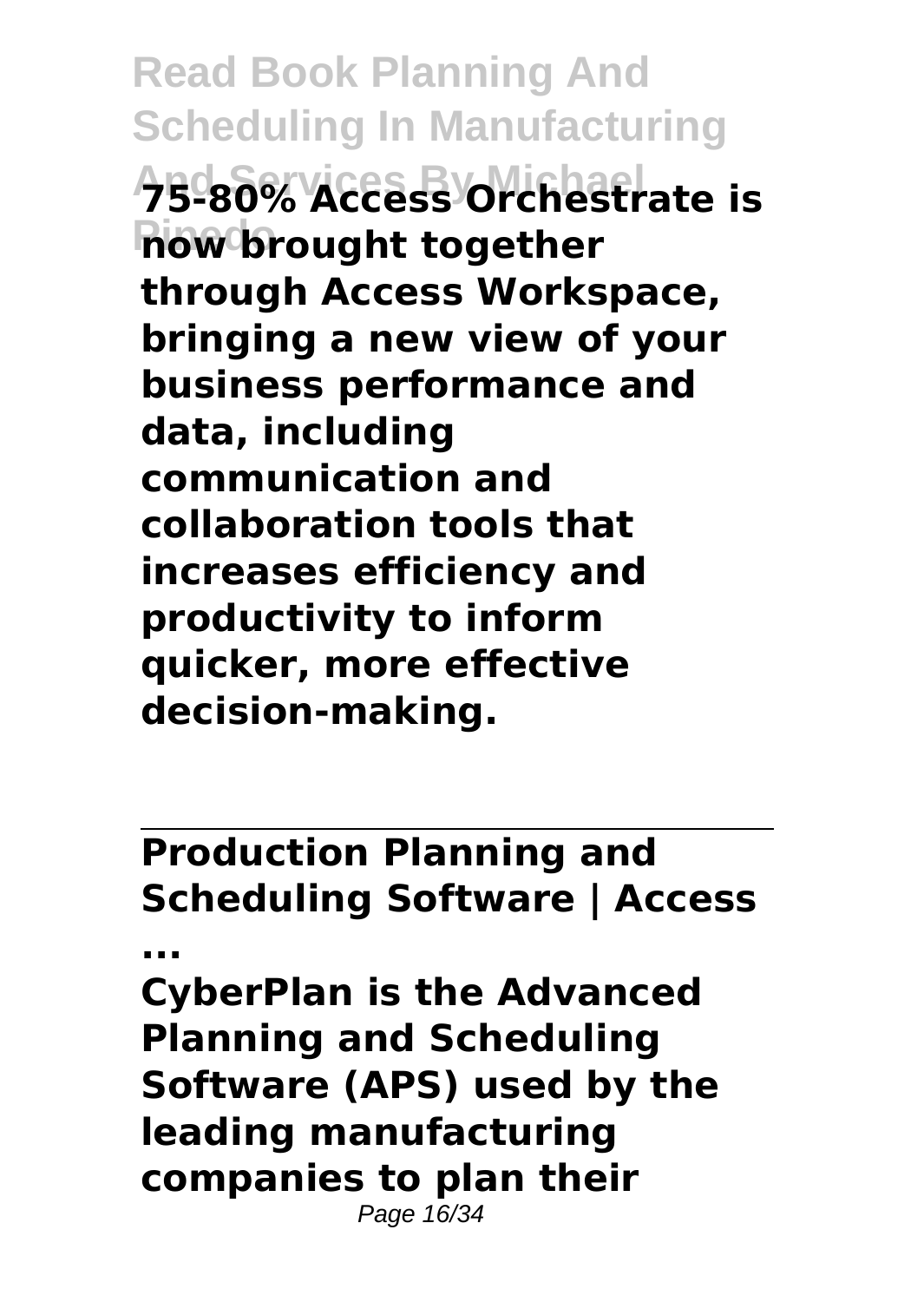**Read Book Planning And Scheduling In Manufacturing And Services By Michael productions. It is used to plan And schedule the production of manufacturing companies that want to be competitive and to have full control of their supply chain.**

**Best Production Scheduling Software - 2020 Reviews ... Advanced planning and scheduling is the management process in which the production capacity and raw materials that are going to be used are allocated to meet the demand. This method is suited where the planning methods are simple and less complicated.**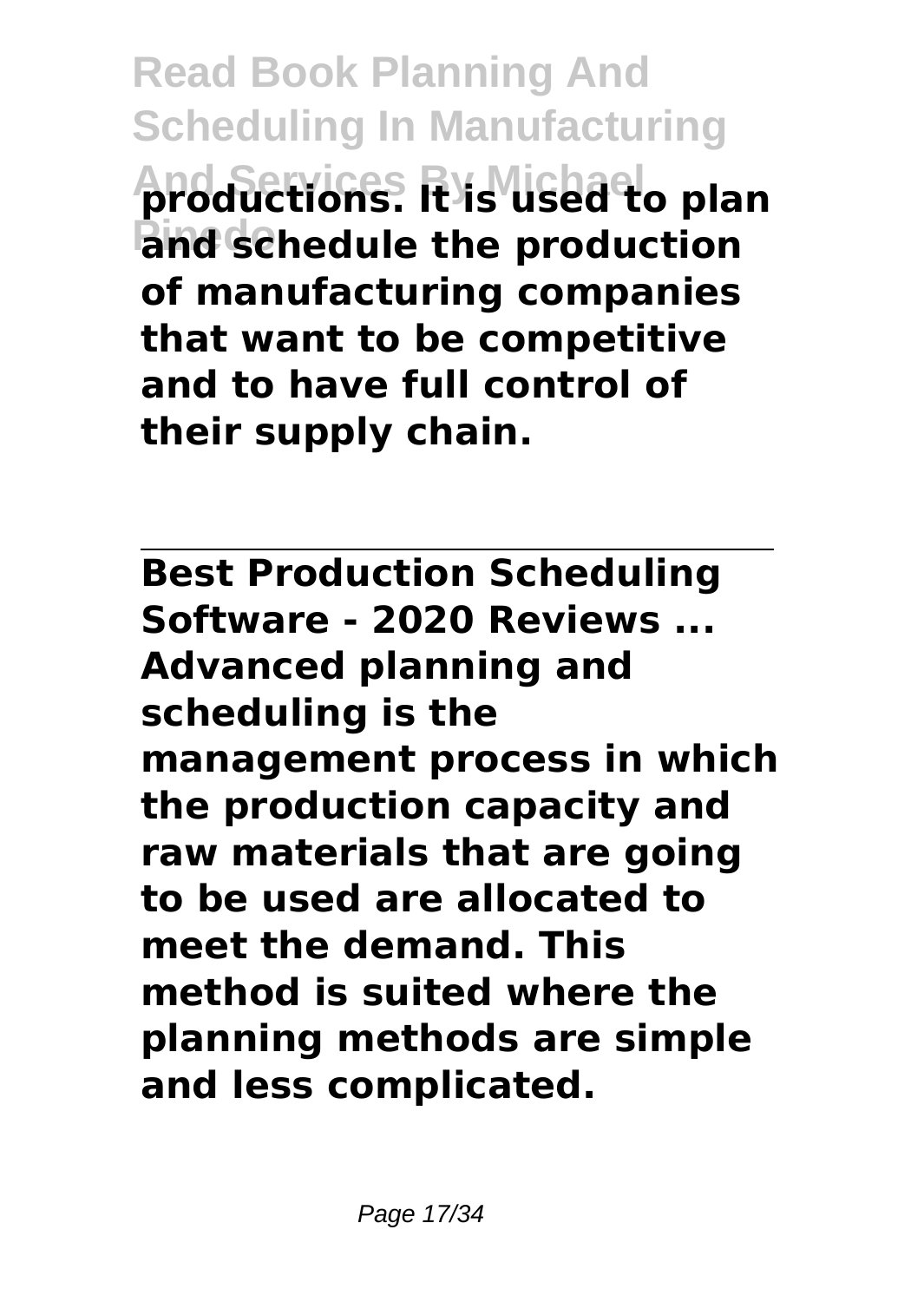**Read Book Planning And Scheduling In Manufacturing** Planning \u0026 Scheduling -What's the difference and *how they're important* **Webinar: Advanced Planning and Scheduling for Manufacturing** *Use Excel Solver to generate a production schedule (English)* **What is the difference between production planning and scheduling?** *Master Production Schedule* **Use the Master Production Schedule | Odoo MRP Planning or Scheduling? Optimising Production Scheduling for Manufacturing Production Scheduling Software | Katana** *The Production Planning Process* **01 Production Schedule Optimization using Excel Solver - Part 1** *Four* Page 18/34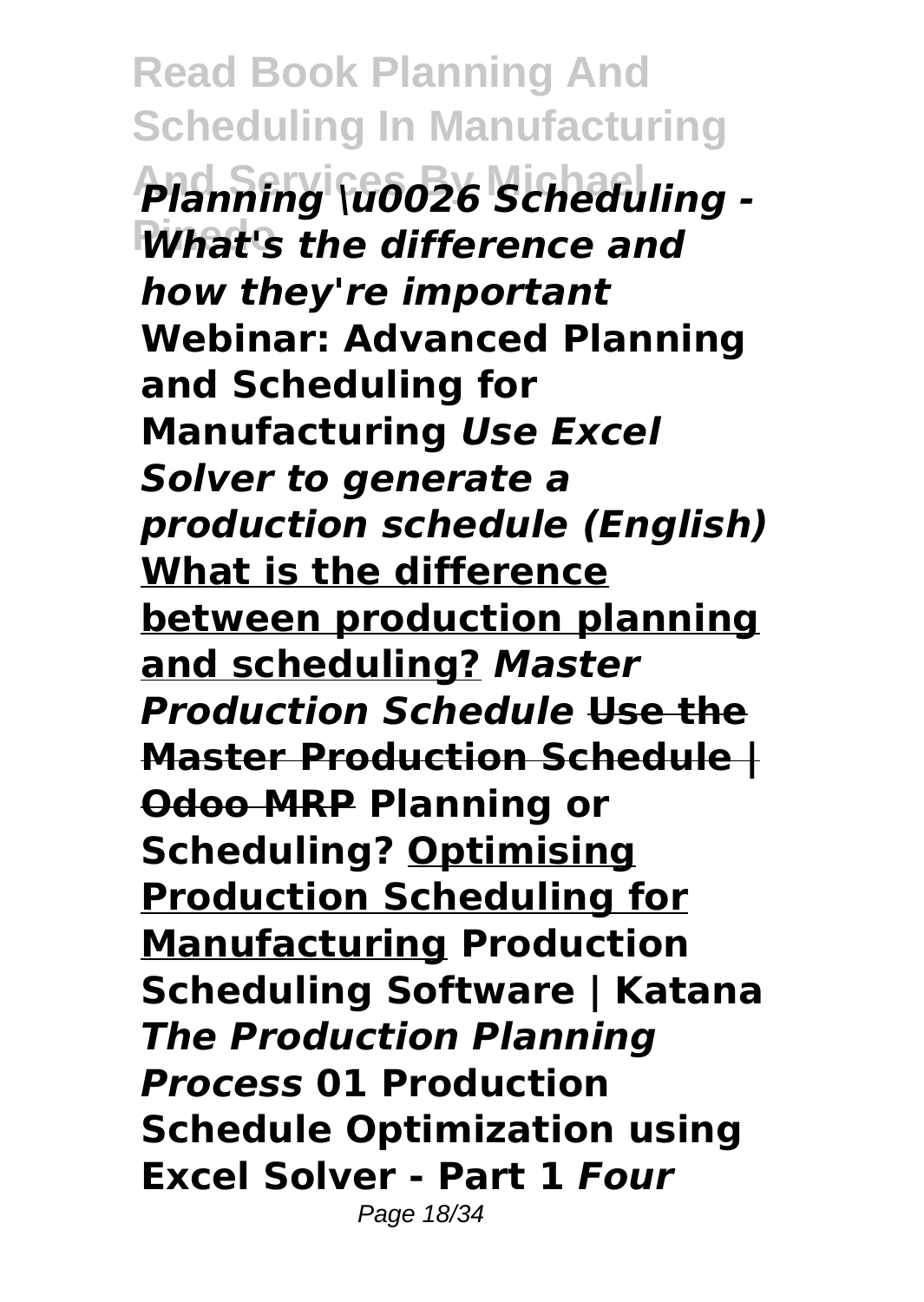**Read Book Planning And Scheduling In Manufacturing And Services By Michael** *Lean Manufacturing Books in* **Pinedo** *One Webinar with Author Michel Baudin*

**TECH-005 - Create a quick and simple Time Line (Gantt Chart) in ExcelTechmentool: Production Planning (PPC)- Part 4 | Production Planning \u0026 Controlling | Subscribe Us Excel Graphical Production Planning and Control Planner, Manufacturing BOM Scheduling, Demo Part 1 Material requirement planning (MRP)Day in the Life: Master Scheduler and Materials Manager Monthly production Report Limited company For Microsoft excel Advance Formula What is PRODUCTION PLANNING? What does PRODUCTION**

Page 19/34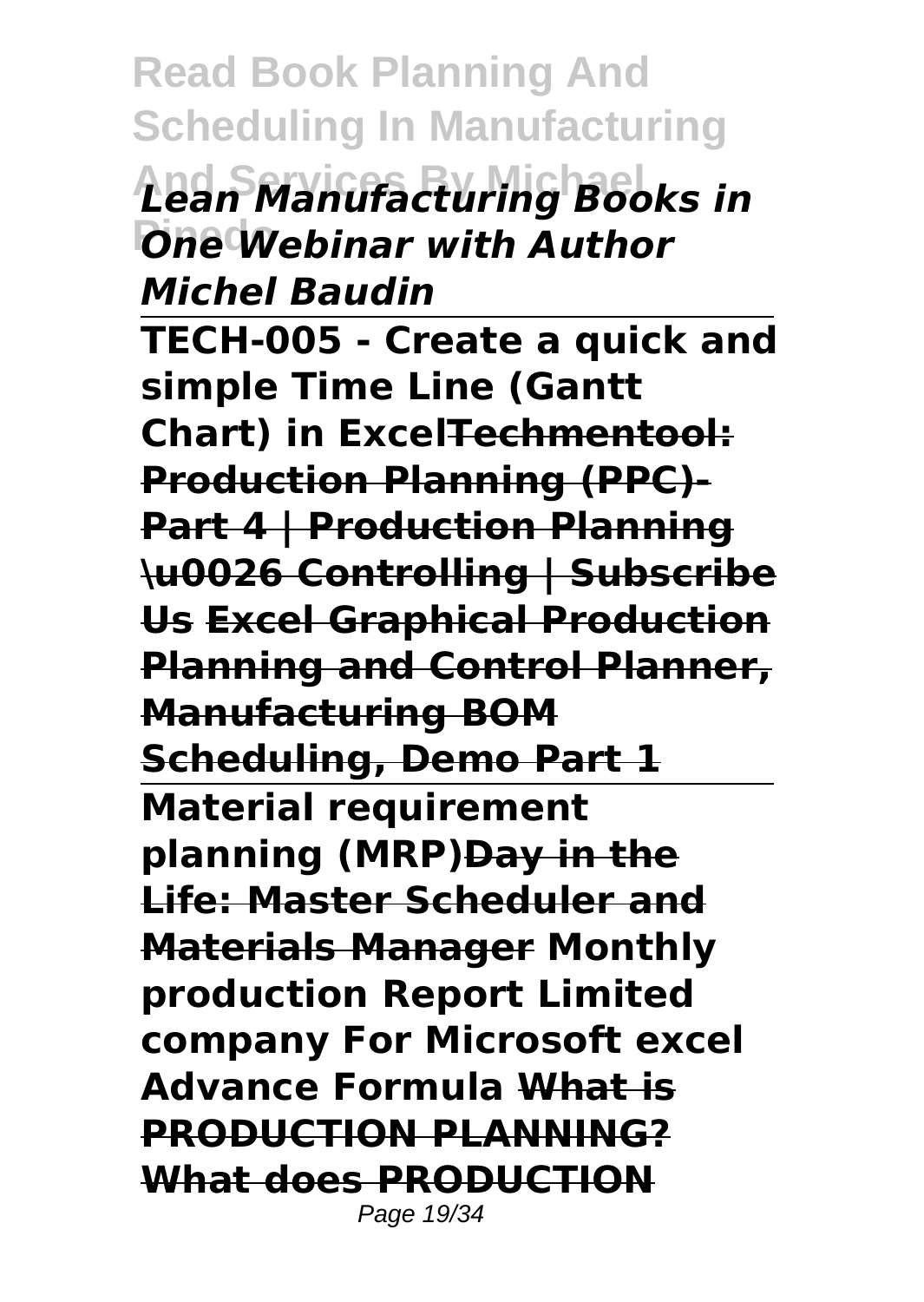**Read Book Planning And Scheduling In Manufacturing ALANNING mean?** lichael **Pinedo PRODUCTION PLANNING meaning** *Production Planning Whiteboard Animation Production Planning \u0026 Control* **MRP - Material Requirements Plan Scheduling | Examples and Problems with Solutions**  *Introduction to planning and scheduling Ms Excel: How to create Production Machine Schedule* **Lecture 45 Master Production Scheduling (MPS) Free Production Schedule Template! What is a Production Schedule? Manufacturing Planning and Control - An Overview How Production Scheduling is Crucial to Manufacturing Facilities √ Operations** Page 20/34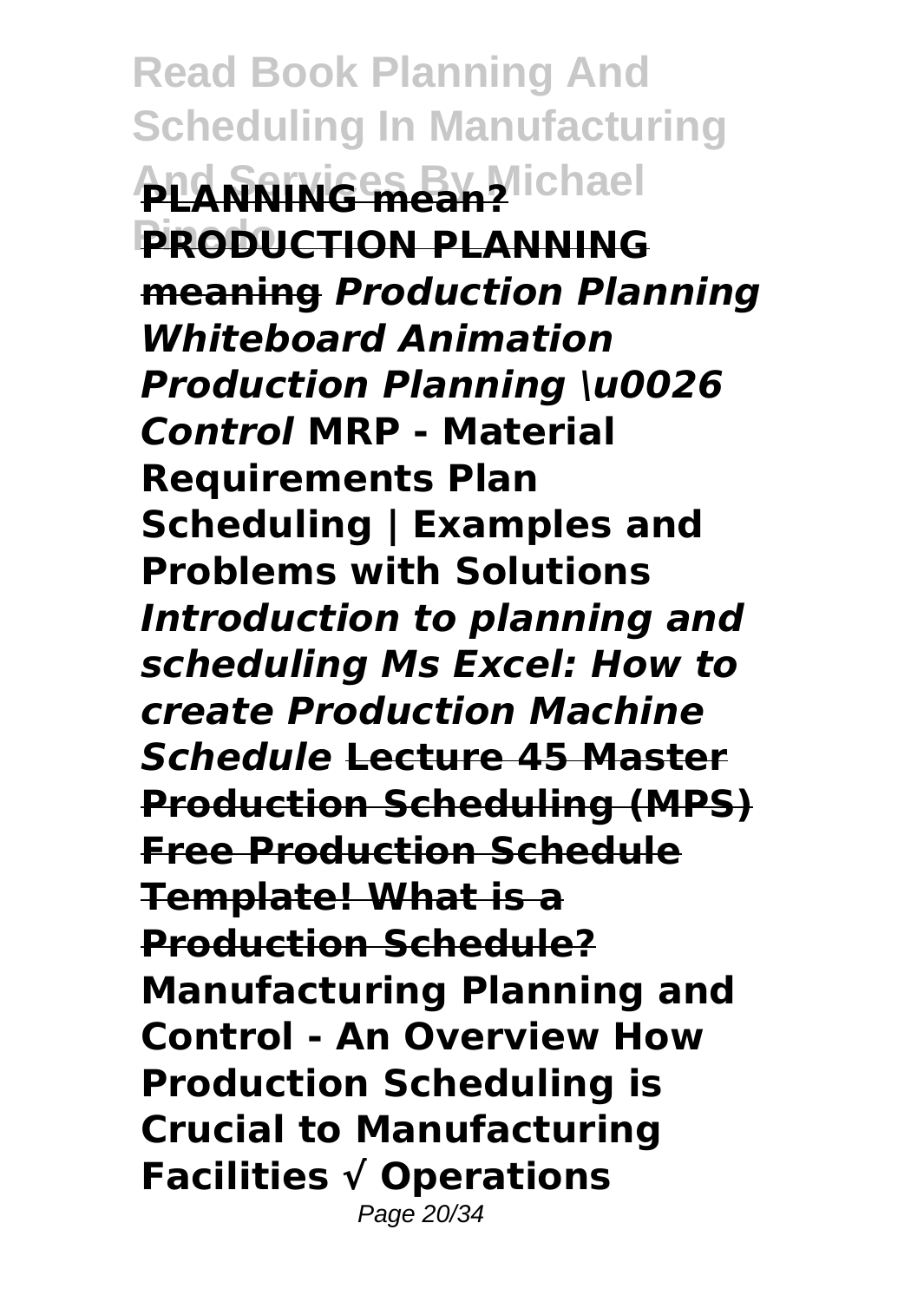**Read Book Planning And Scheduling In Manufacturing And Services By Michael Processes: Sequencing and Pinedo Scheduling | Business Studies | iitutor Planning And Scheduling In Manufacturing Four Stages of Production Scheduling 1. Production Planning. Production planning is the process in manufacturing that ensures you have sufficient raw... 2. Routing. Routing is the route or path, to be followed during each step of the manufacturing process. The... 3. Scheduling. Production scheduling ...**

**Production Scheduling and Planning for Manufacturing Overall, Planning and** Page 21/34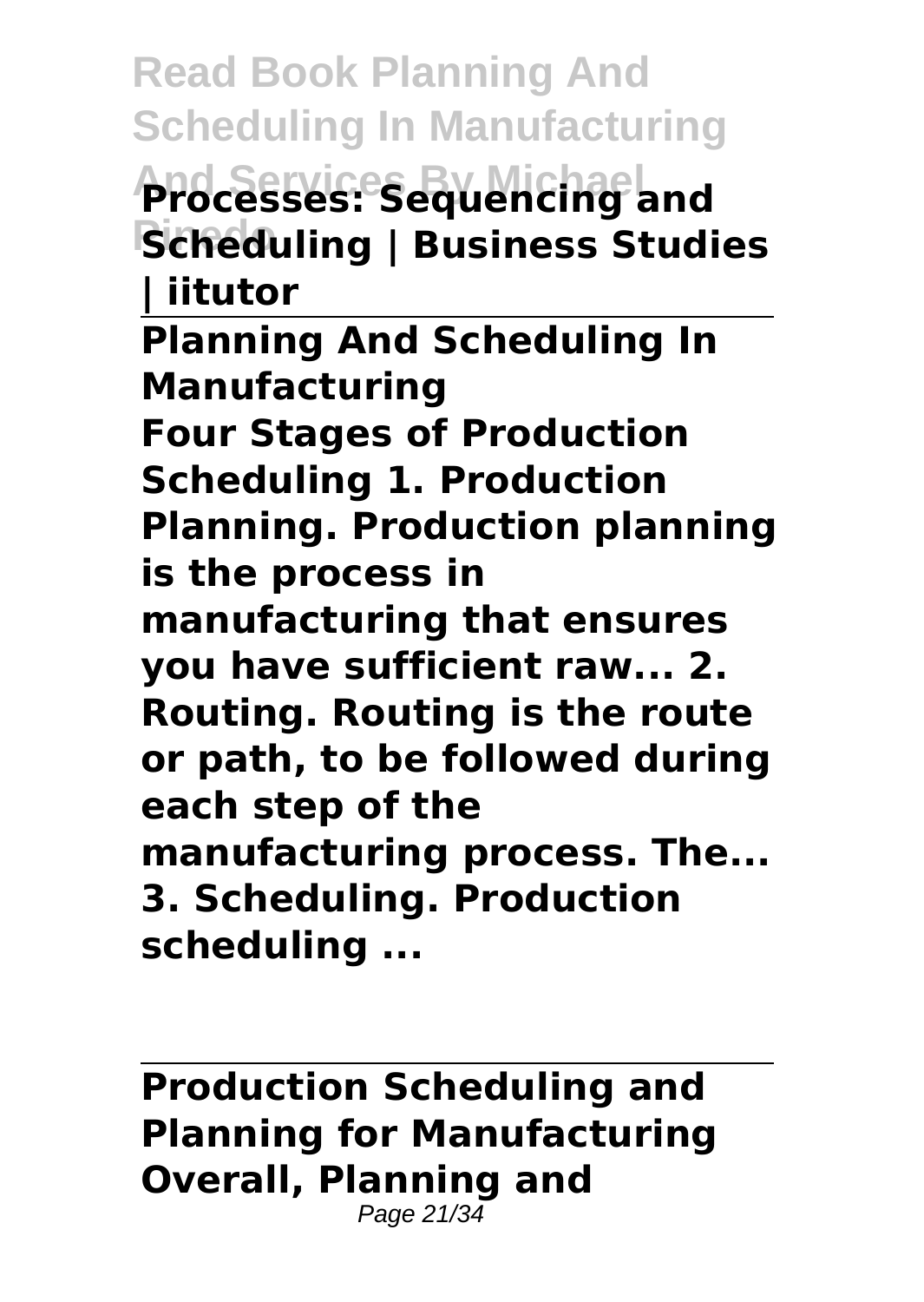**Read Book Planning And Scheduling In Manufacturing And Services By Michael Scheduling in Manufacturing** and Services is a valuable **resource for students, academics and practitioners interested in planning and scheduling. … This book is a very effective combination of theory and practice presented in a simple and clear style making it very enjoyable reading."**

**Planning and Scheduling in Manufacturing and Services**

**...**

**Advanced planning and scheduling (APS, also known as advanced manufacturing) refers to a manufacturing management process by which raw materials and** Page 22/34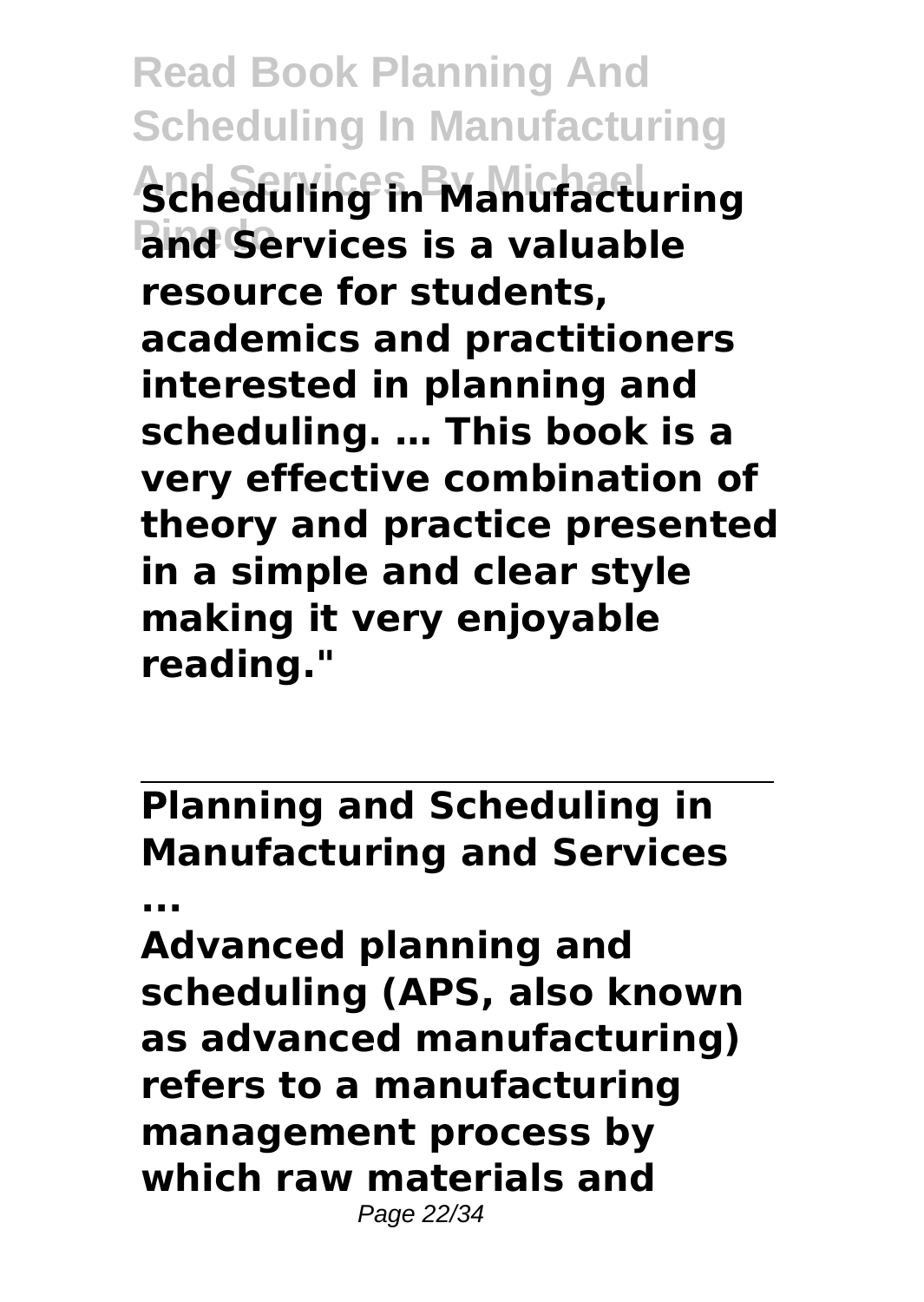**Read Book Planning And Scheduling In Manufacturing And Services By Michael production capacity are Pinedo optimally allocated to meet demand.**

**Advanced planning and scheduling - Wikipedia Production scheduling Identify and get the appropriate amount of workers. Identify and get the appropriate raw materials. Identify and assign appropriate machinery and equipment. Synchronize effectively all the resources to define priorities and reach customer needs.**

## **What is the difference between production planning** Page 23/34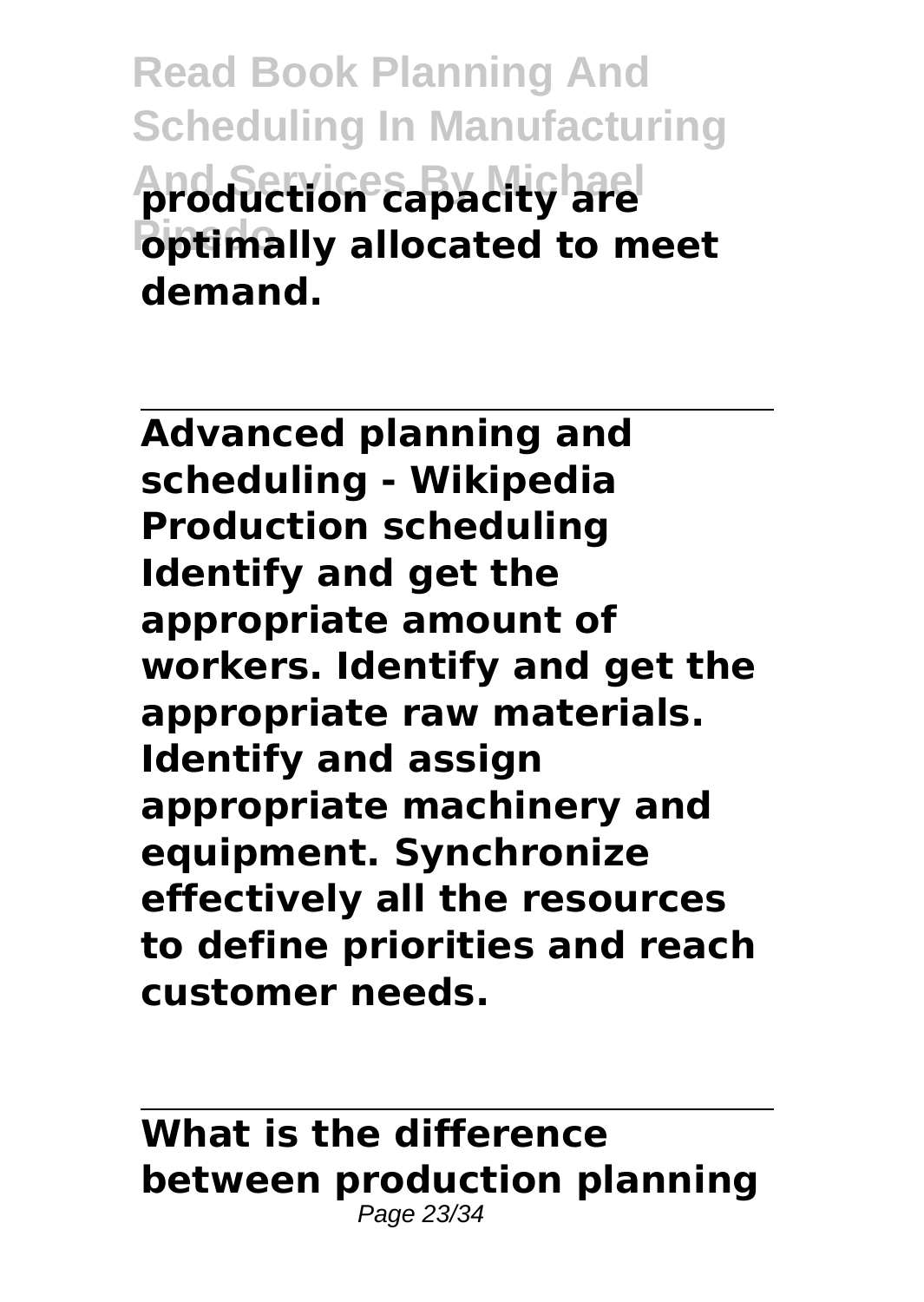**Read Book Planning And Scheduling In Manufacturing And Services By Michael and ... Pinedo Advanced planning and scheduling helps you to: Know the status and priority of each works order on the shop floor Know each operation in the manufacturing process. Know which machines or resources are required for each works order. Know when the machines or resources are required and when they will ...**

**The difference between planning and scheduling 7 Manufacturing Scheduling Strategies 1) Forward Incremental. Forward incremental planning (FIP) is** Page 24/34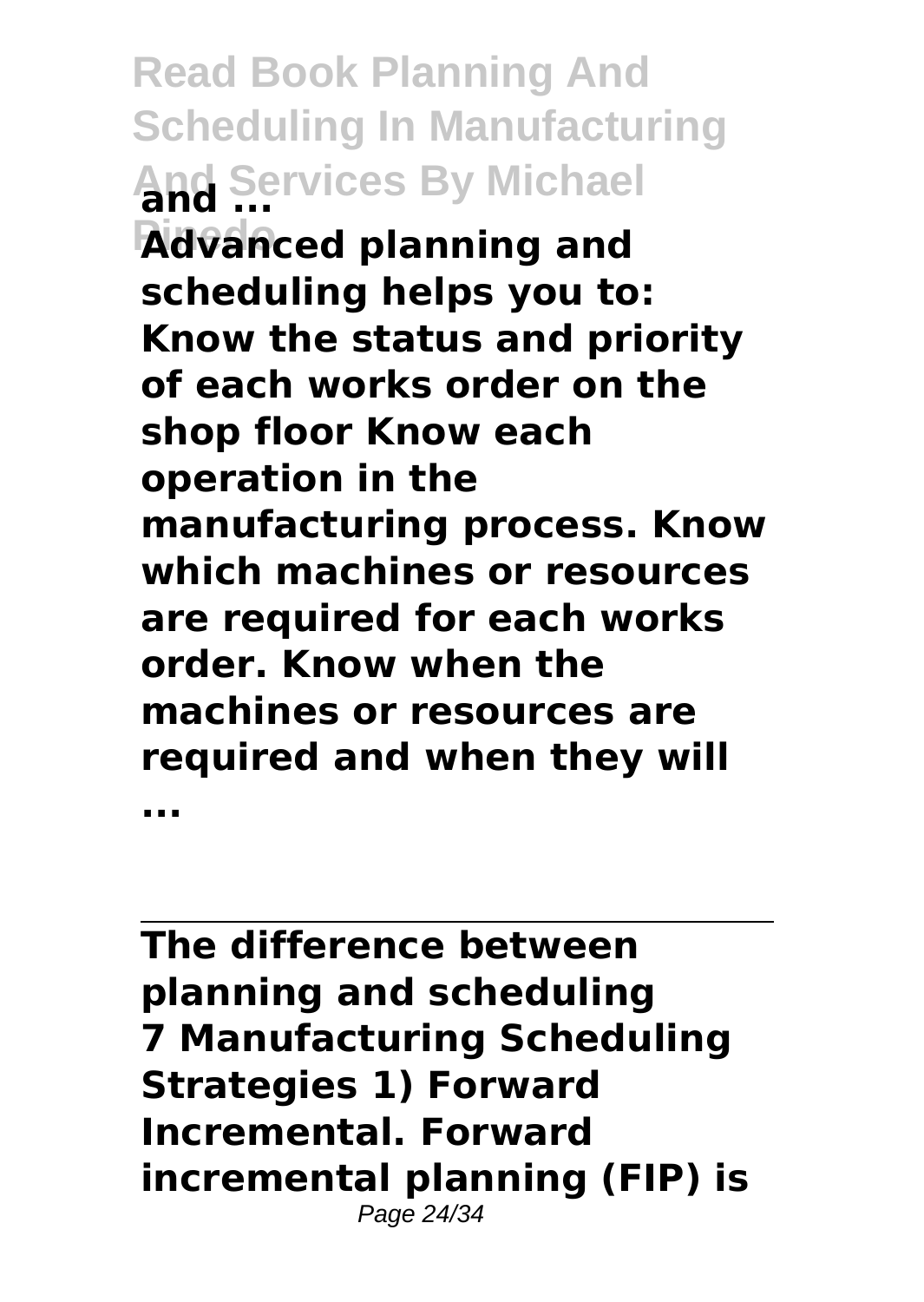**Read Book Planning And Scheduling In Manufacturing And Services By Michael a manufacturing scheduling Strategy that proceeds forward... 2) Backward Incremental. Think of backward incremental planning (BIP) as the opposite of FIP. A backward incremental... 3) Chase. Chase ...**

**7 Manufacturing Scheduling Strategies - MRPeasy What is Scheduling in Production Planning? Scheduling means specifying means, specifying the time that will be needed for the production of articles at each stage. Scheduling determines when an operation is to be performed or when work is to** Page 25/34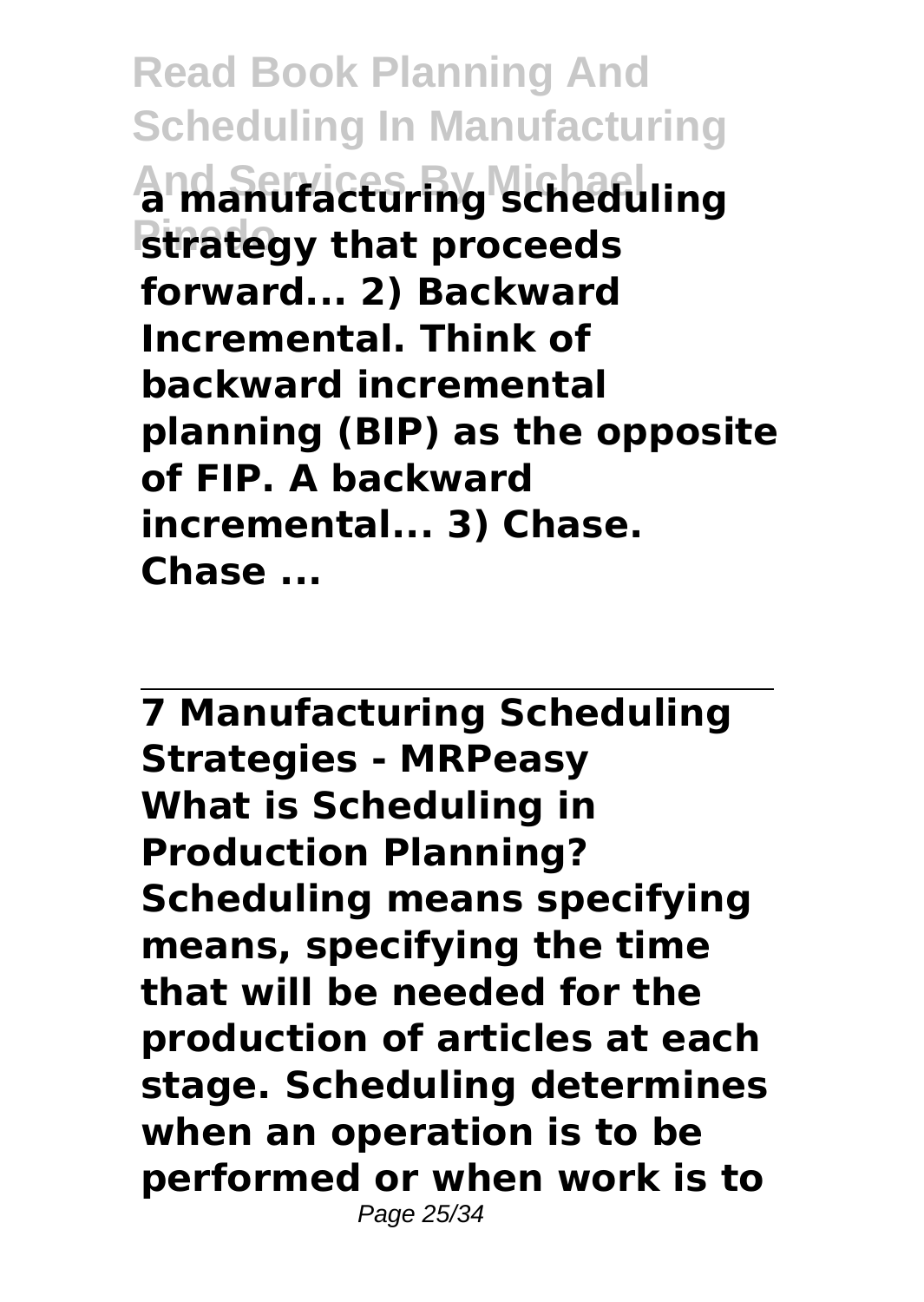**Read Book Planning And Scheduling In Manufacturing And Services By Michael be completed; the difference Ries in the detail of the scheduling procedure.**

**Scheduling in Production Planning | Meaning, Objectives ... The planning horizon depends on the leads times for manufacturing and purchasing. Time-phased MRP is achieved by exploding the bill of materials, adjusting for quantity on hand or on order and offsetting the net requirements for lead times. MRP, being at the detailed level, also considers finite capacity through capacity requirements planning.**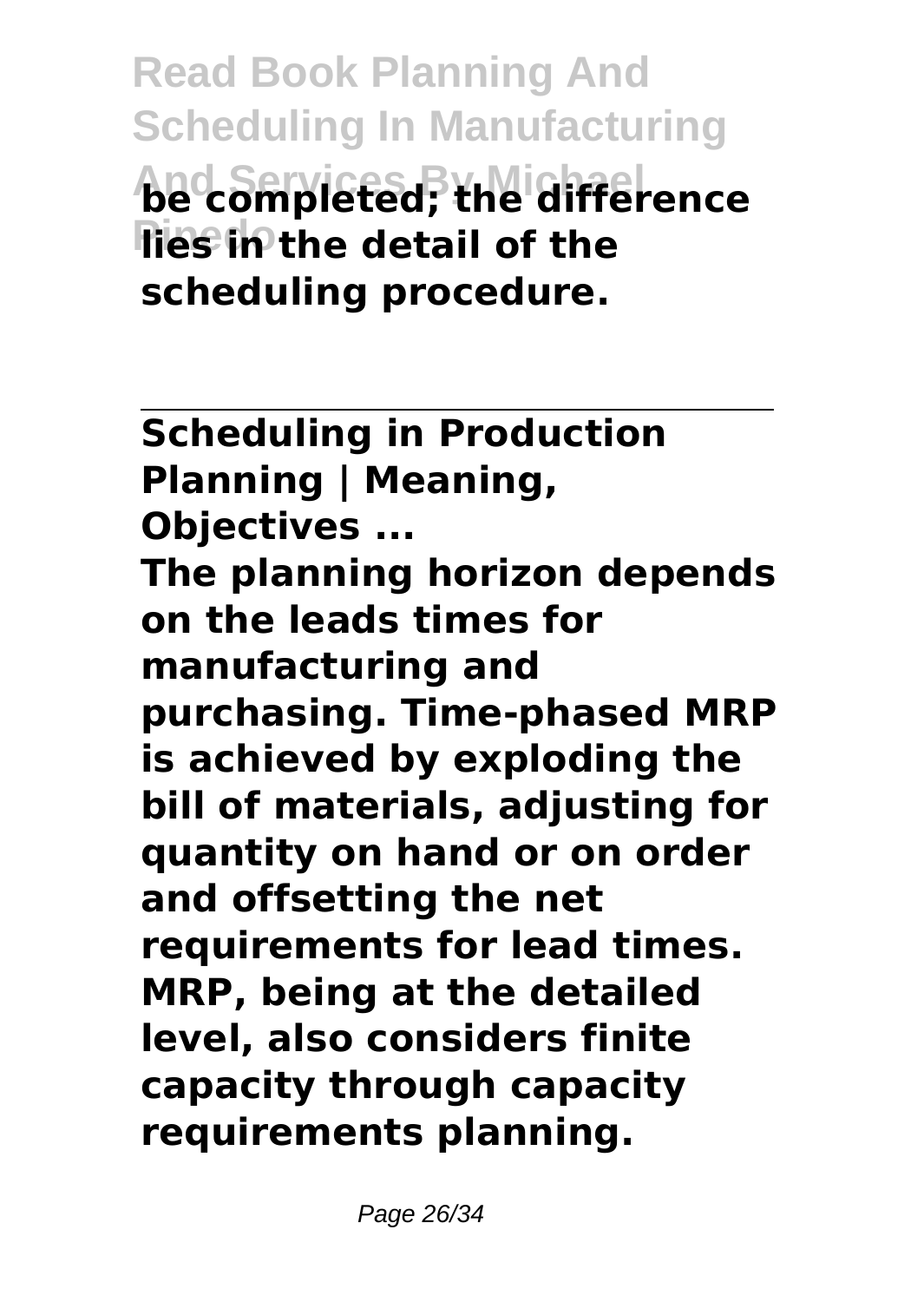**Read Book Planning And Scheduling In Manufacturing And Services By Michael**

**5 Stages of Manufacturing Production Planning To effectively coordinate planning and scheduling: Make sure all parts and resources are in place before scheduling personnel and equipment. Workers should have what they... Avoid overlap and redundancies. If two departments need to use the same machines, some employees will be standing around... ...**

**What Is the Difference Between Planning & Scheduling ... Production planning plays an important role for any** Page 27/34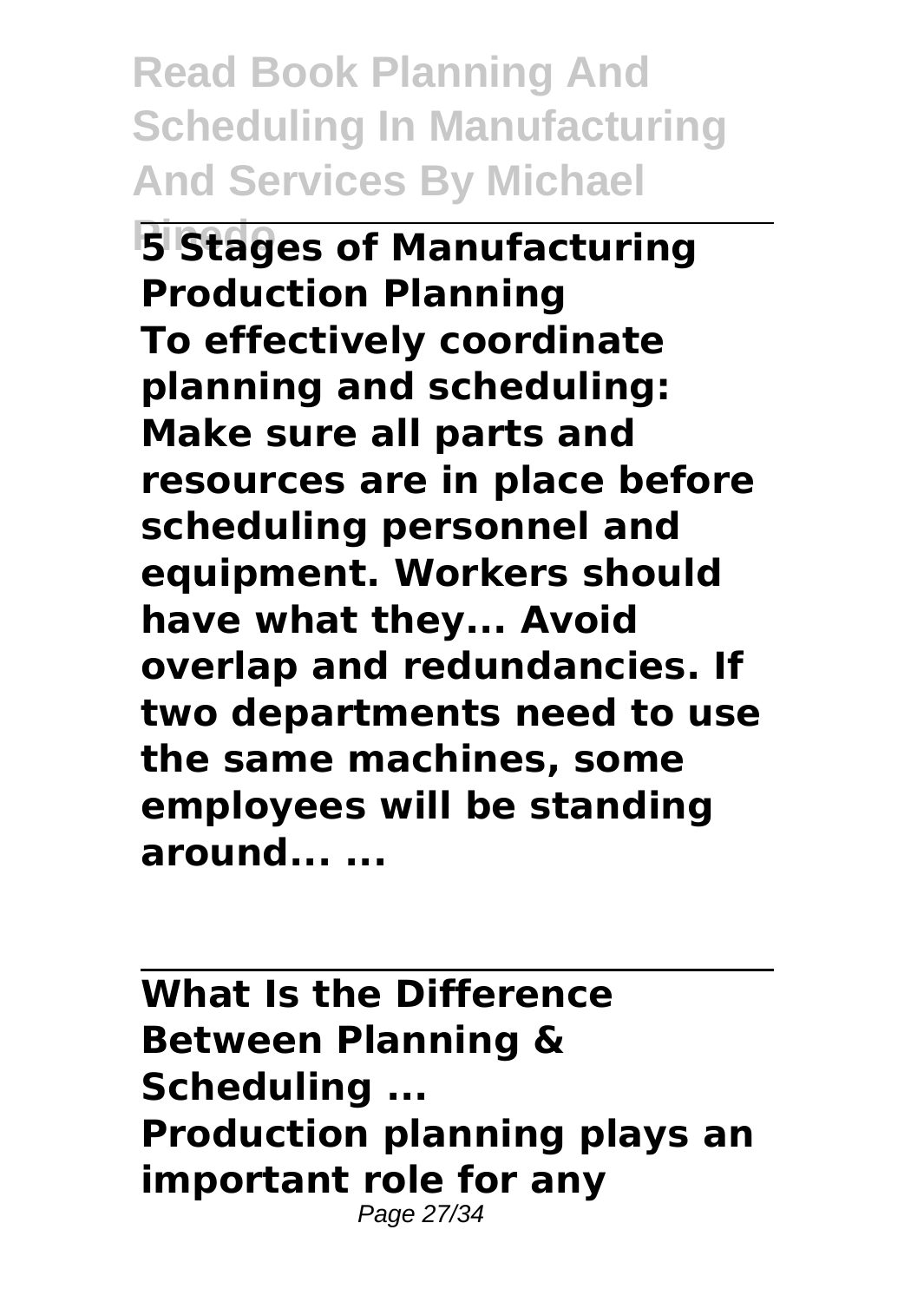**Read Book Planning And Scheduling In Manufacturing And Services By Michael successful business, but it's hard to find a case where planning or scheduling would have as great an impact as with manufacturing companies, where bad production planning might be a beginning of a disaster or proper planning may be a strong competitive advantage. As Benjamin Franklin once said: ...**

**The Importance of Proper Production Planning in ... Planning is what happens when a company maps out a path to achieve a result. When it comes to manufacturing, for example, sales and operations should** Page 28/34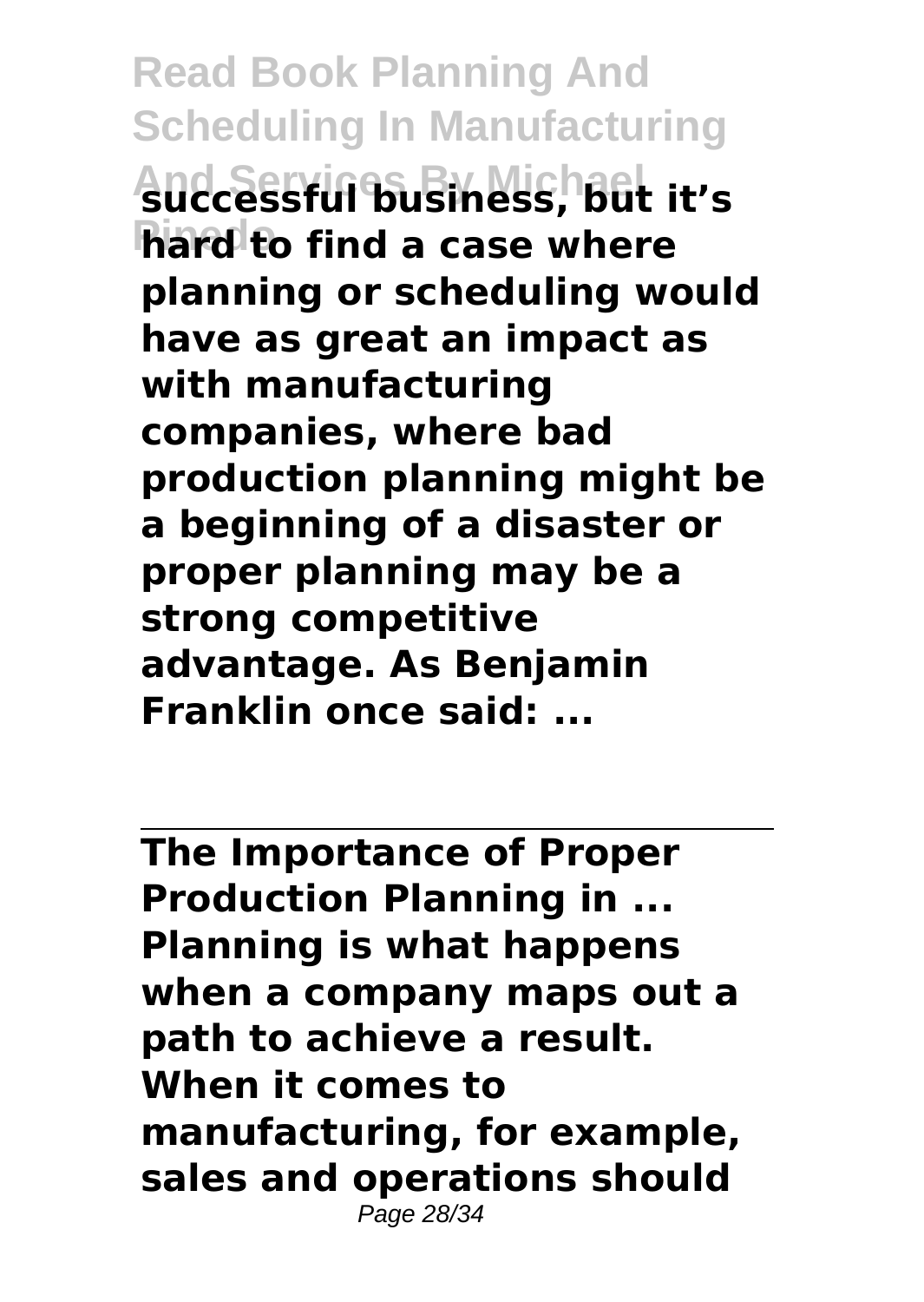**Read Book Planning And Scheduling In Manufacturing And Services By Michael both be involved in the Pinedo planning for upcoming demand. Or a series of large orders can be planned for across all levels of a company, from sales to finance.**

**What is the Difference between Planning and Scheduling ... In manufacturing, the purpose of scheduling is to minimize the production time and costs, by telling a production facility when to make, with which staff, and on which equipment. But it's an academic purpose. From a business point of view, the first priority purpose is to** Page 29/34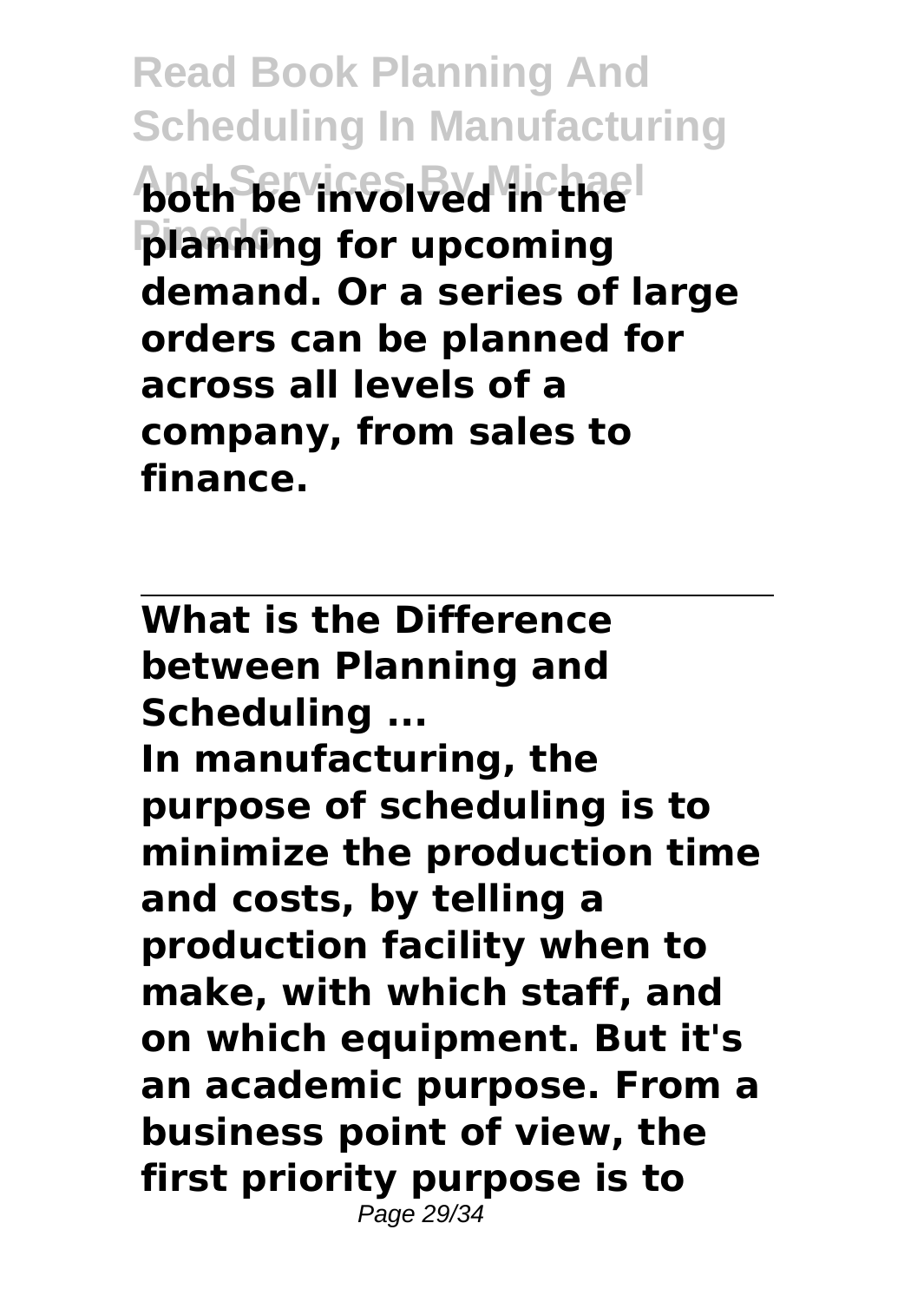**Read Book Planning And Scheduling In Manufacturing And Services By Michael keep the customer's due date. Pinedo**

**Scheduling (production processes) - Wikipedia Production planning is required for scheduling, dispatch, inspection, quality management, inventory management, supply management and equipment management. Production control ensures that production team can achieve required production target, optimum utilization of resources, quality management and cost savings.**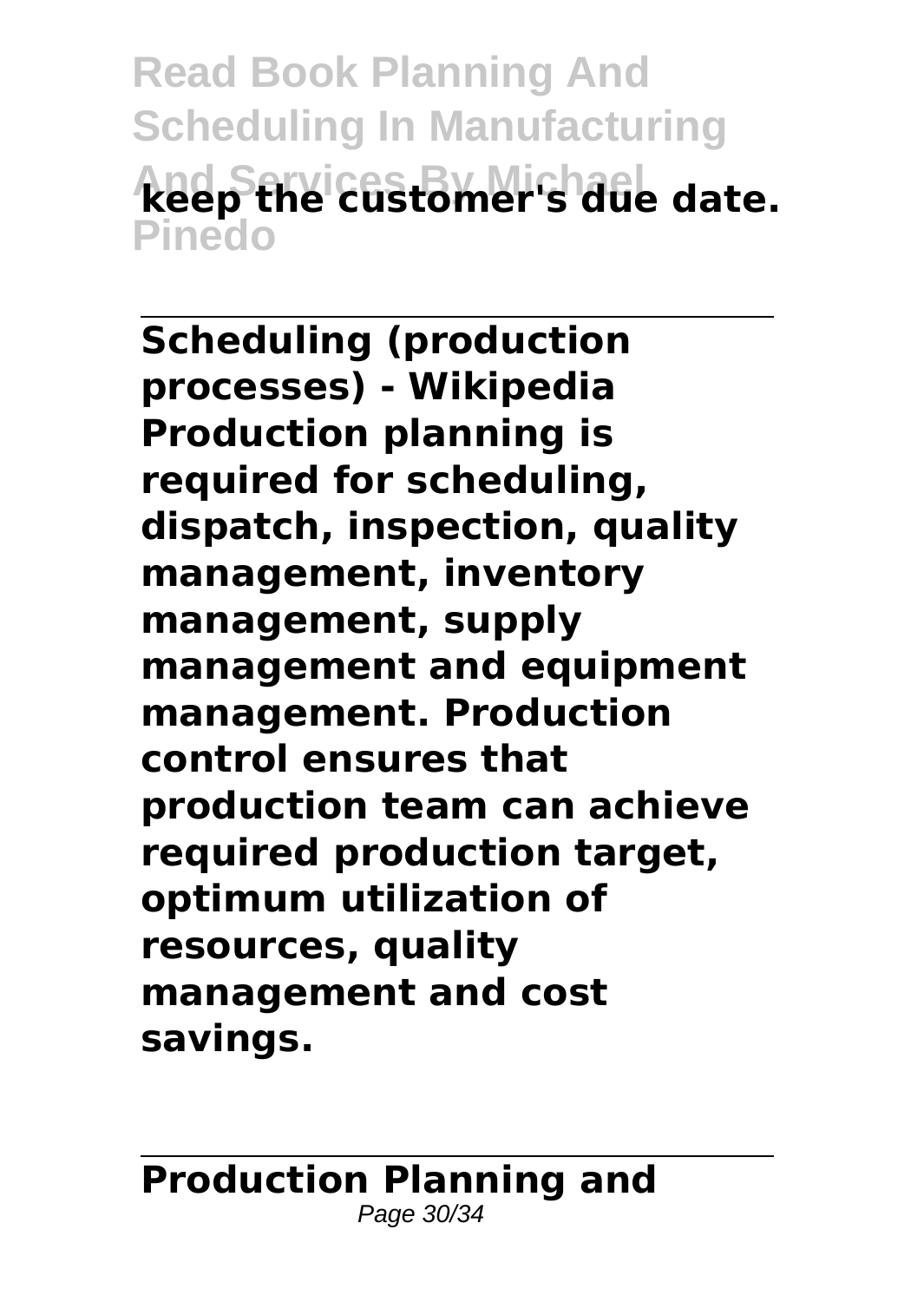**Read Book Planning And Scheduling In Manufacturing And Services By Michael Control - Management Study Pinedo Guide**

**Learn how to create your own Excel planning and scheduling tools for a manufacturing business. Some people want a spreadsheet tool so that it will solve their planning problems at the push of a button. Others want to take it apart. Figure out how it works.**

**Production Scheduling – Supply Chain Planning by Spreadsheet The Advanced Production Planning and Scheduling module of OptiVision is a what-if enabled module powered by the best-in-class** Page 31/34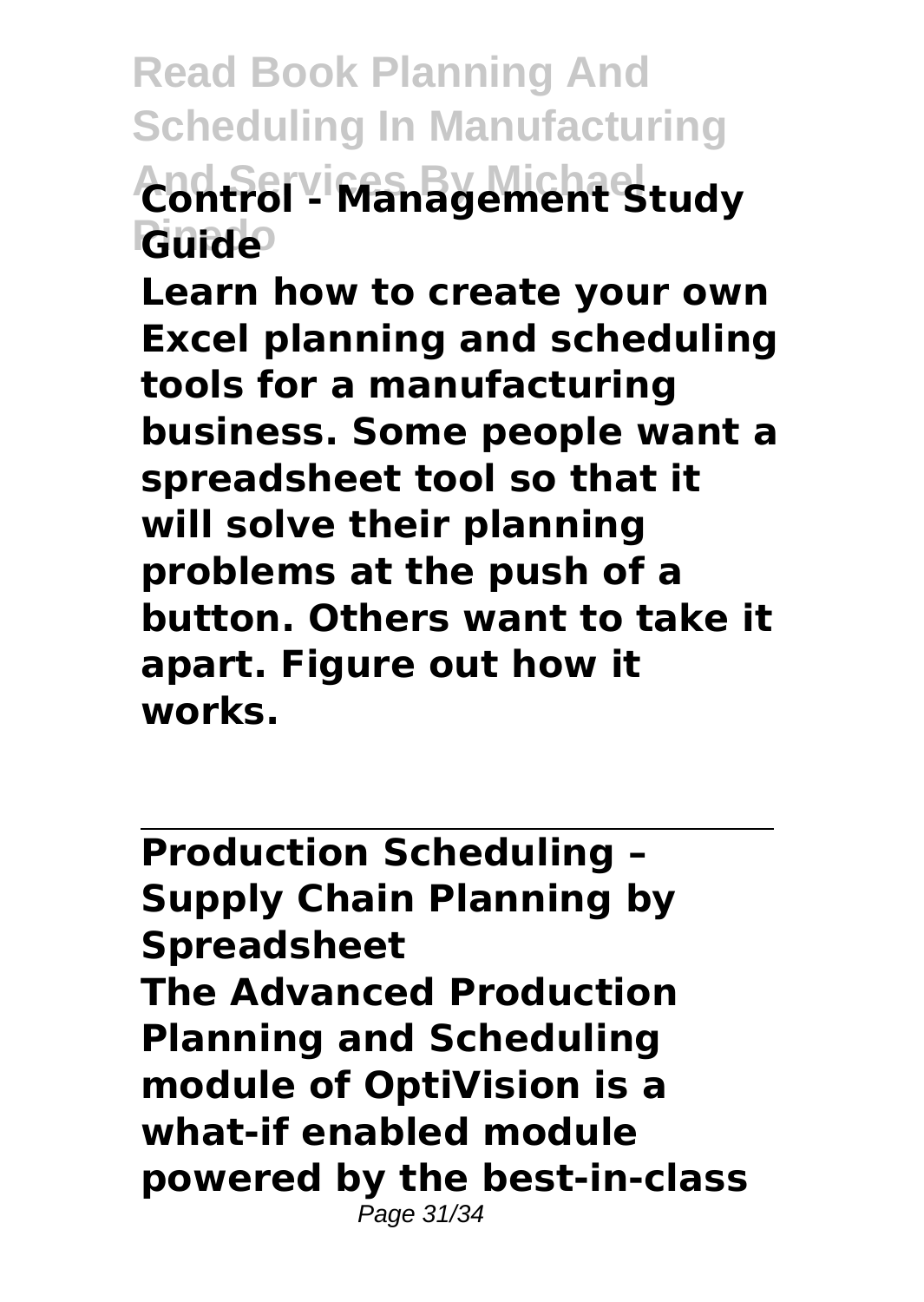**Read Book Planning And Scheduling In Manufacturing And Services By Michael trim solution. It enhances Pinedo productivity, utilization, and efficiency of resources and assets at the mill/ enterprise level. It includes modules to optimize production plan and flow, trim, sheeter schedule and pattern edit.**

**Production Planning and Scheduling Improve Planning and Scheduling Capacity by 75-80% Access Orchestrate is now brought together through Access Workspace, bringing a new view of your business performance and data, including communication and collaboration tools that** Page 32/34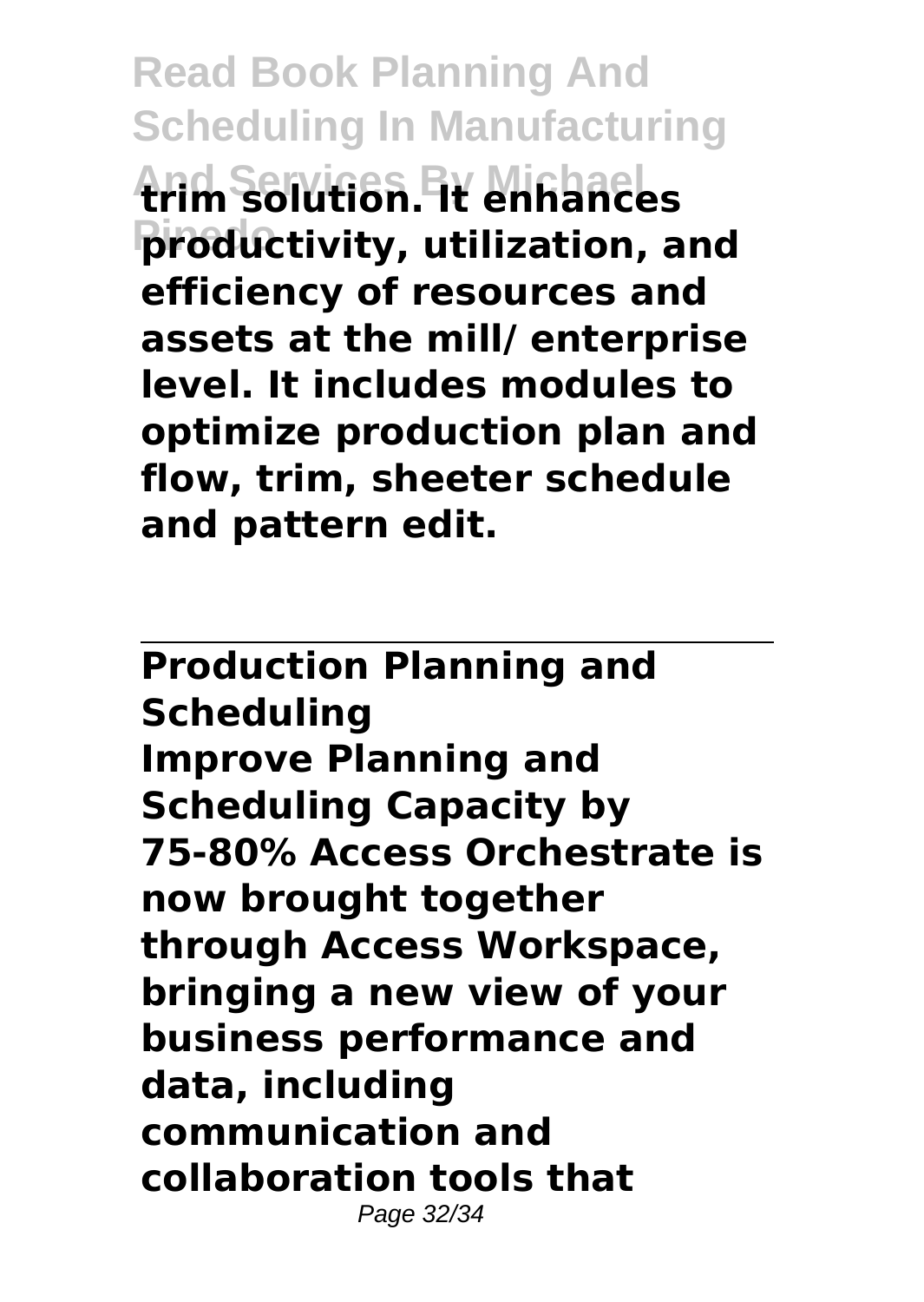**Read Book Planning And Scheduling In Manufacturing And Services By Michael increases efficiency and Pinedo productivity to inform quicker, more effective decision-making.**

**Production Planning and Scheduling Software | Access ...**

**CyberPlan is the Advanced Planning and Scheduling Software (APS) used by the leading manufacturing companies to plan their productions. It is used to plan and schedule the production of manufacturing companies that want to be competitive and to have full control of their supply chain.**